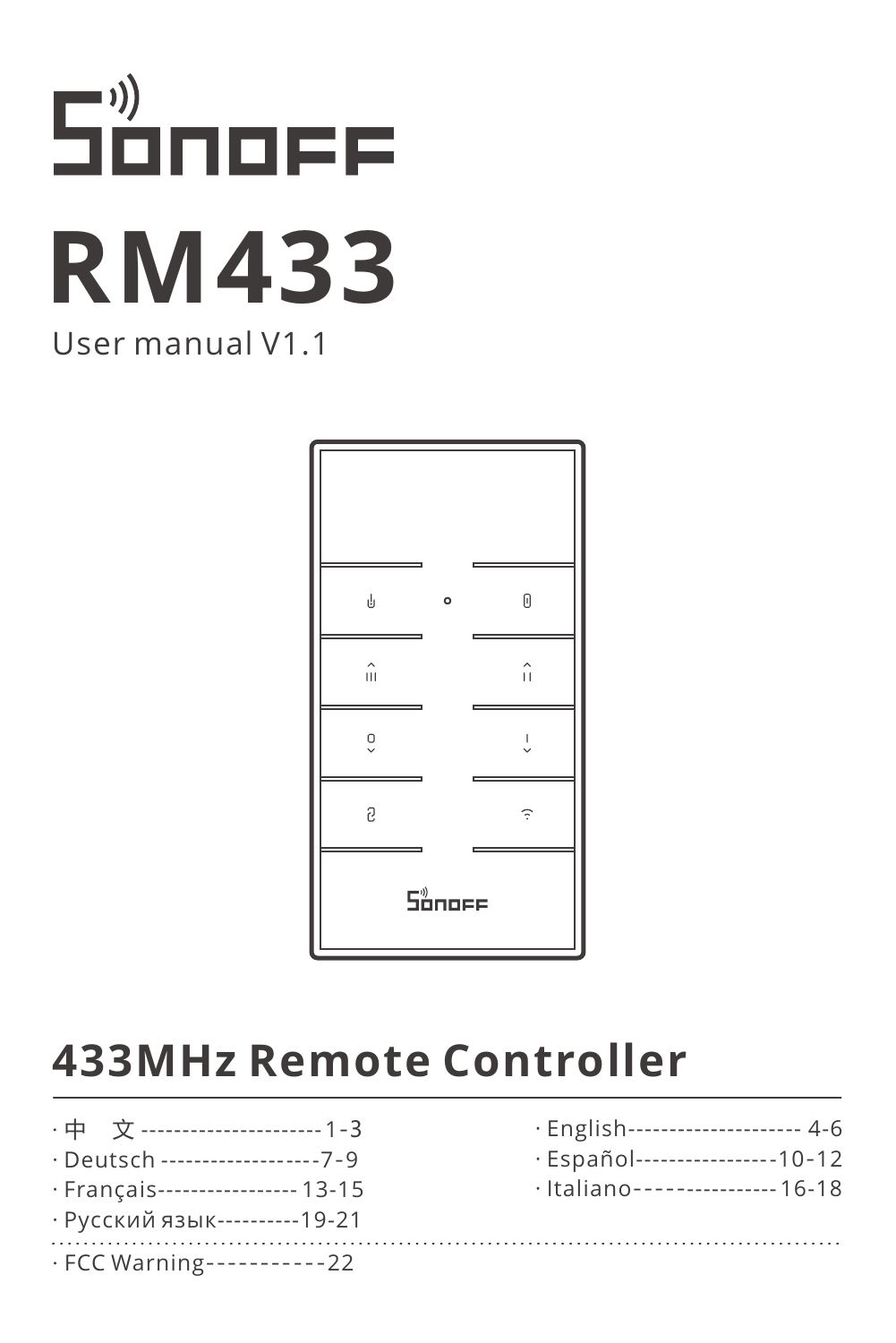### <span id="page-1-0"></span>用前须知

使用产品前,按住遥控器后盖向下滑动来取下后盖,然后用手按住电池同时抽出电池绝缘贴片, 即可使用。

 $\rightarrow$ 





设备分带电池和不带电池版本。

#### 产品参数

| 型号   | RM433             |
|------|-------------------|
| 发射频率 | 433.92MHz         |
| 产品尺寸 | 86x45x12.5mm      |
| 底座尺寸 | 86x86x15.8mm(可选)  |
| 供电   | 12V可移除电池 (型号:27A) |
| 计料   | PC <sub>V0</sub>  |

### 产品介绍

RM433适⽤于带433MHz遥控功能的SONOFF产品,以及⽀持433MHz通讯协议的其它设备。



与不同的设备配对使⽤时,每个按键对应的功能不同。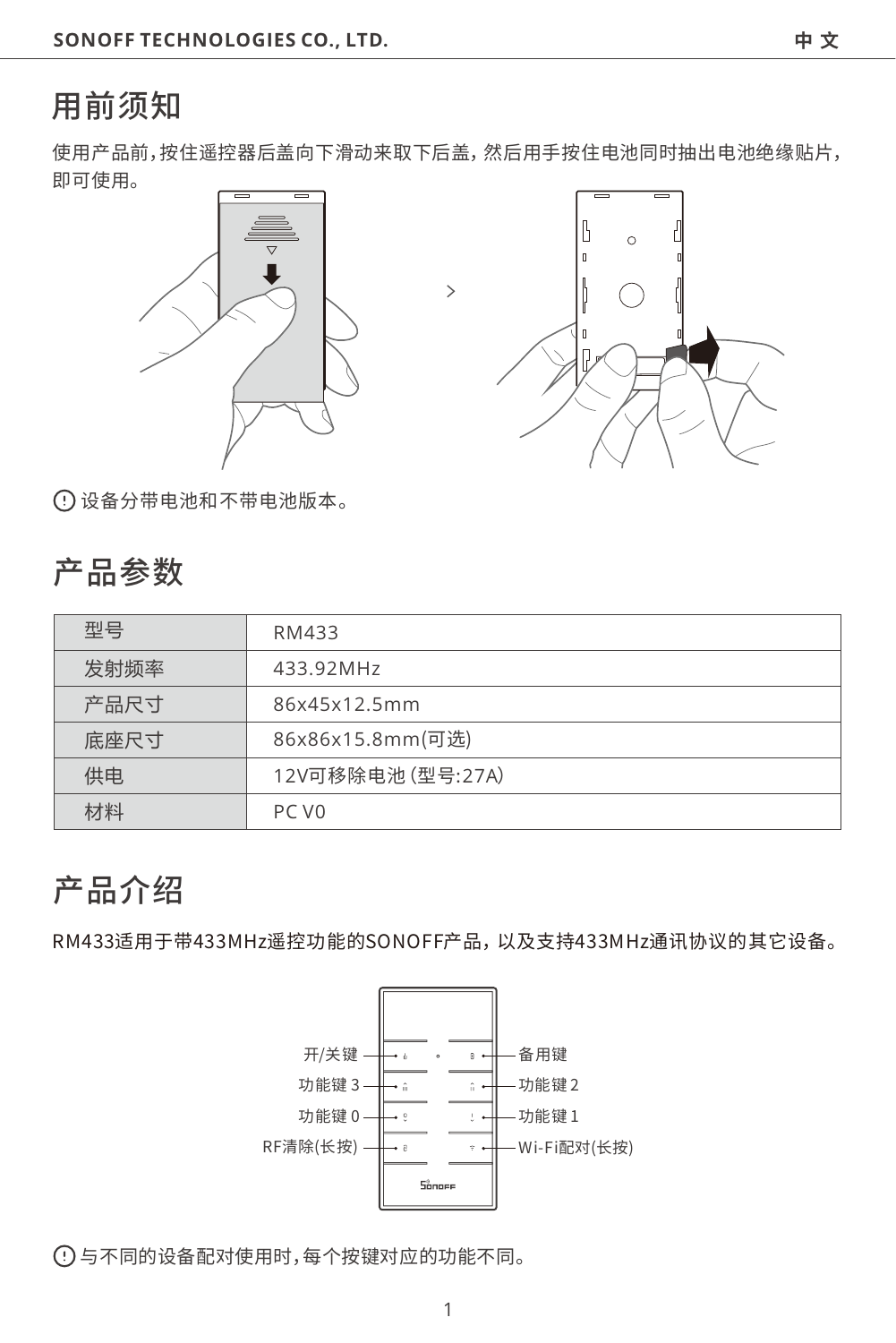### 按键定义示例

#### 1.以iFan03⻛扇灯控制器为例:

| 按键           | 功能                                                                               |
|--------------|----------------------------------------------------------------------------------|
| 山            | 灯开/关键                                                                            |
| П            | 静音                                                                               |
| ۰            | 关闭风扇                                                                             |
|              | 一档风速                                                                             |
| $\mathbf{H}$ | 二档风速                                                                             |
| ^<br>Ш       | 三档风速                                                                             |
| 2            | 长按5秒至风扇灯蜂鸣器"滴 滴"两声,即可清码。<br>清码后,如需再次使用RF,请在重新上电后5秒内按任意按键至风扇灯<br>蜂鸣器"滴"一声,即可配对成功。 |
| Φ            | 长按5秒直到风扇灯蜂鸣器呈两短一长响声,设备进入快速配网<br>模式(Touch),可在app端进行添加设备。在配网模式下,短按任意<br>按键可退出当前模式。 |

#### 2.以D1调光器为例:

| 按键             | 功能                                                                                           |
|----------------|----------------------------------------------------------------------------------------------|
| ú              | 开                                                                                            |
| Π              | 关                                                                                            |
| ã              | 短按为一级亮度,长按为减弱亮度                                                                              |
|                | 短按为二级亮度,长按为减弱亮度                                                                              |
| $\lambda$<br>п | 短按为三级亮度,长按为增强亮度                                                                              |
| ∼<br>Ш         | 短按为四级亮度,长按为增强亮度                                                                              |
| 2              | 长按5秒直到设备蜂鸣器发出"滴滴"两声,再松开,约5秒后<br>清码成功。清码后,如需再次使用遥控器,请在重新上电后5秒内<br>短按任意按键,设备蜂鸣器发出"滴"一声,即可配对成功。 |
| Φ              | 长按5秒直到设备灯呈现呼吸状态,设备进入快速配网模式。<br>可在app端进行添加设备。在配网模式下,短按任意按键可退出<br>当前模式。                        |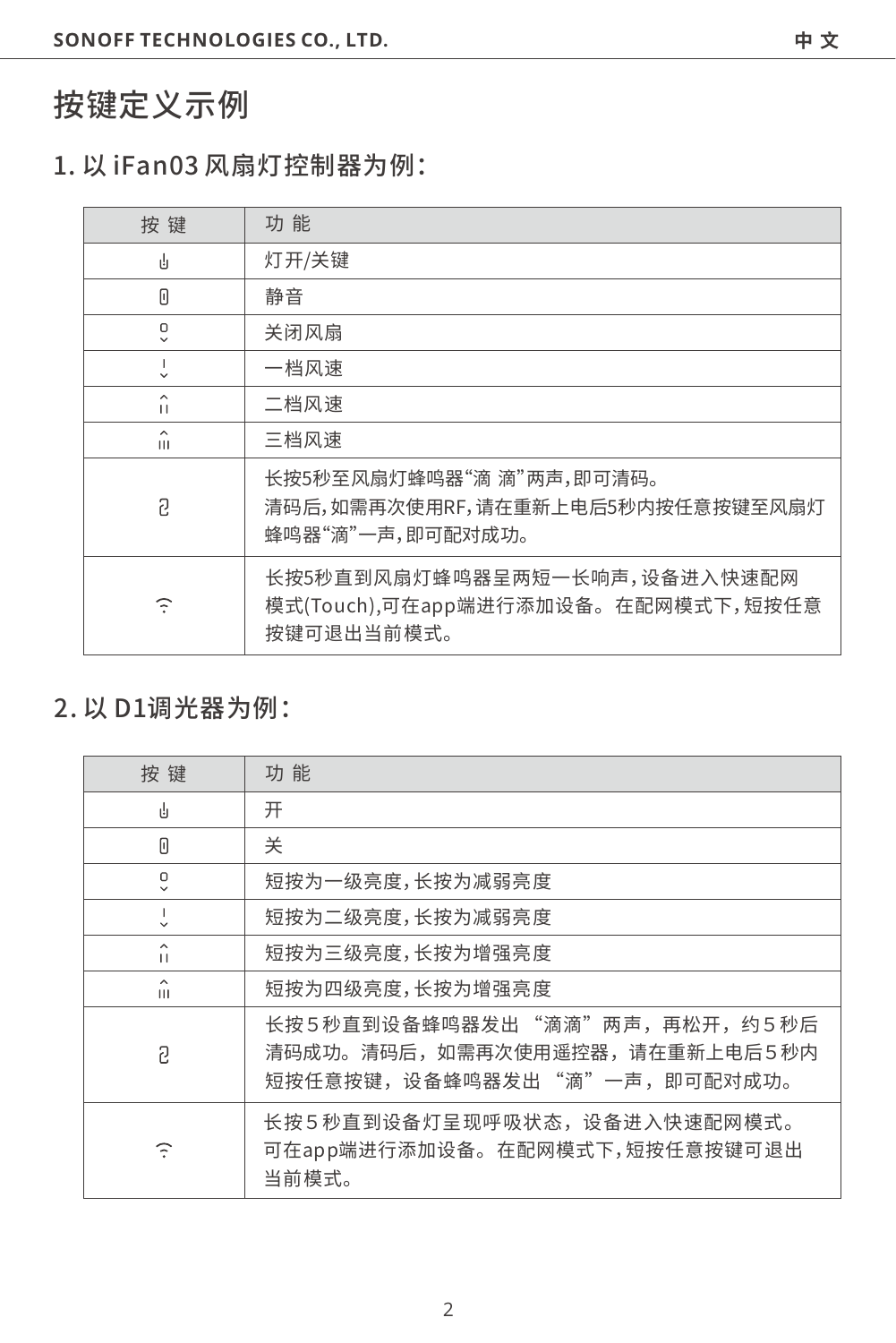# 适配SONOFF设备

- ●RFR2
- ●RFR3
- ●4CHPROR3
- ●SlampherR2
- ●D1调光器
- TX系列墙壁开关
- ●iFan03⻛扇灯控制器

⽀持433MHz通讯协议的其它设备

### RM433-

安装方法1:可直接用3M胶贴在遥控器底座背面两边安装。



安装方法2:拆开取下遥控器底座两边的盖子,用螺丝安装底座。

 $\overline{ }$ 





本产品不提供底座,请单独购买。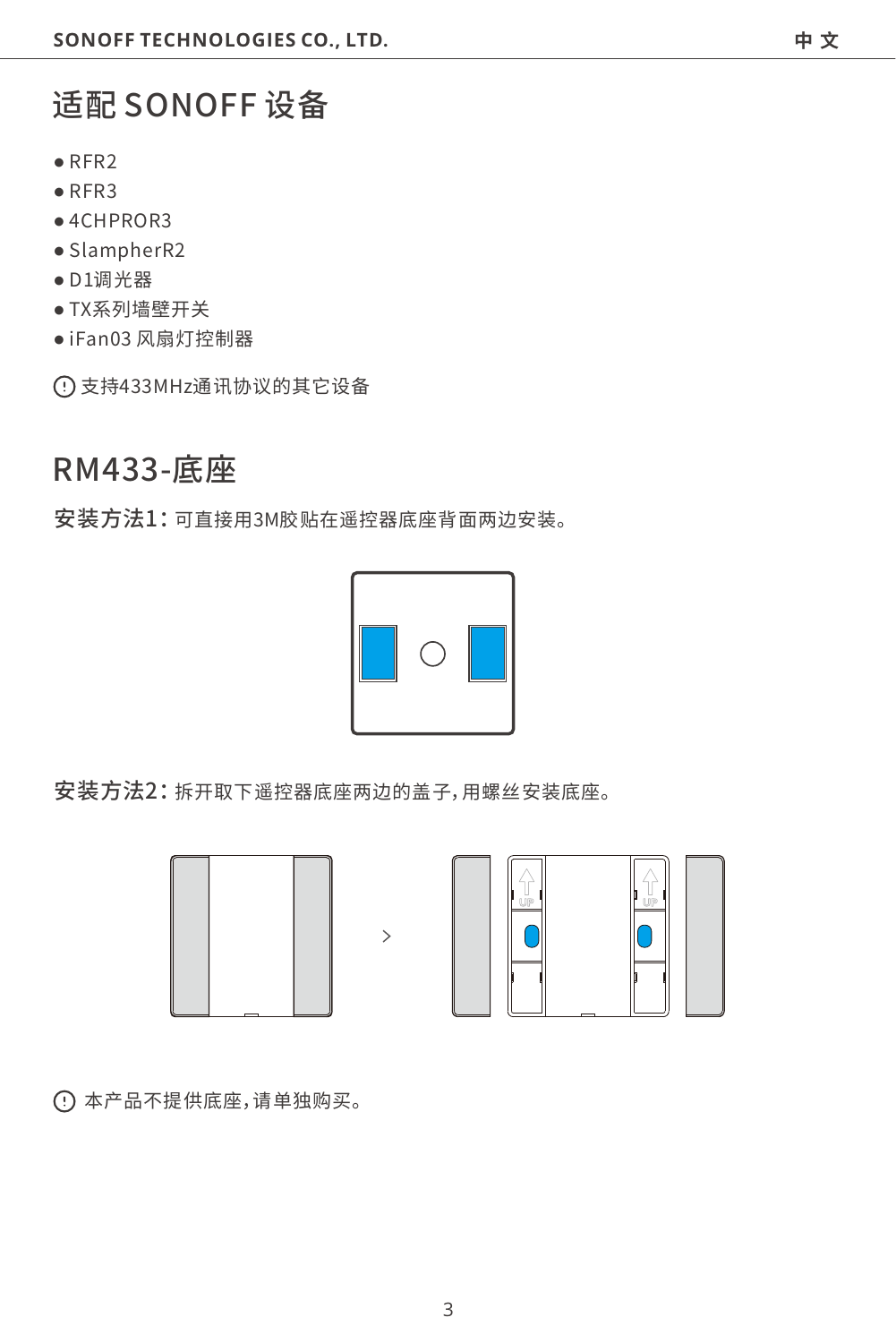# <span id="page-4-0"></span>**Operation Guide**

Before operating the product, please press and push down the back cover until it removes, then press the battery and pull out the insulation sheet.



The device has the version with battery and without battery.

# **Specifications**

| Model                  | RM433                              |
|------------------------|------------------------------------|
| <b>RF</b>              | 433.92MHz                          |
| Remote controller size | 86x45x12.5mm                       |
| Base size              | 86x86x15.8mm(not included)         |
| Power supply           | 12V removable battery (Model: 27A) |
| Material               | PC V <sub>0</sub>                  |

# **Product Introduction**

The RM433 applies to all SONOFF products with 433MHz frequency and other devices supporting the 433MHz communication protocol.



Buttons are created with different functions when pairing with different products.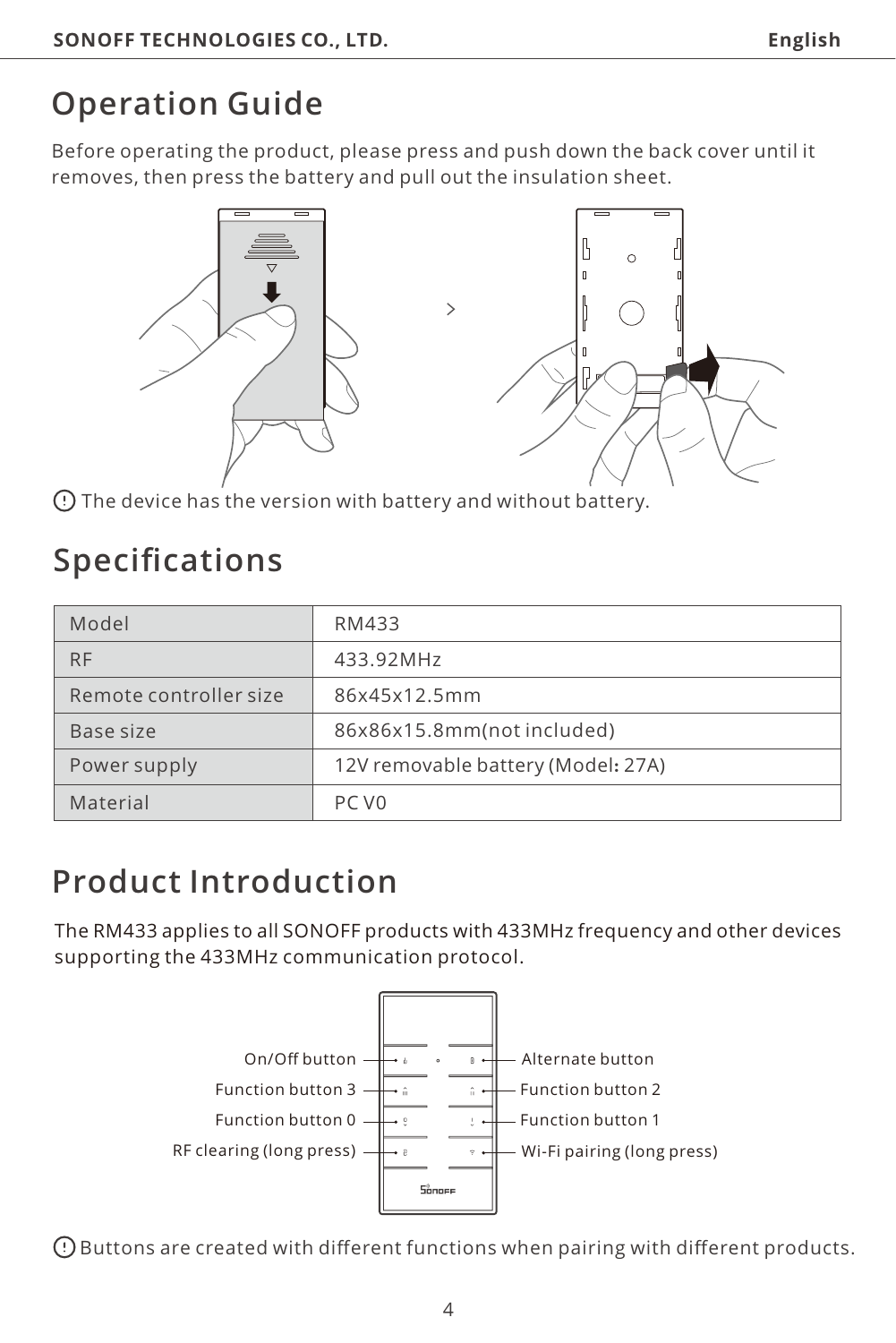# **Buttons Instructions**

#### **Example 1: iFan03 Wi-Fi Fan & Light Controller**

| <b>Buttons</b> | <b>Functions</b>                                                                                                                                                                                                                                                                                             |
|----------------|--------------------------------------------------------------------------------------------------------------------------------------------------------------------------------------------------------------------------------------------------------------------------------------------------------------|
| ıh             | On/Off (light)                                                                                                                                                                                                                                                                                               |
| Π              | Mute                                                                                                                                                                                                                                                                                                         |
| ۰              | Off (fan)                                                                                                                                                                                                                                                                                                    |
|                | Low speed                                                                                                                                                                                                                                                                                                    |
| ^<br>п         | Medium speed                                                                                                                                                                                                                                                                                                 |
| Ш              | High speed                                                                                                                                                                                                                                                                                                   |
| ּח             | Long press for 5s until the ceiling fan makes two sounds "di di" to clear<br>the code successfully.<br>After clearing code is complete, if you need to use the product, please<br>press any button within 5s after powering on again until the ceiling fan<br>makes a sound "di", and pairing is successful. |
| Φ              | Long press for 5s until the fan makes two short and one long "bi" sound<br>to enter the quick pairing mode (Touch),.<br>Then you can add the light on eWeLink APP. In quick pairing mode, you can<br>short press any button on the remote controller to exit this mode.                                      |

#### **Example 2: D1 Wi-Fi smart dimmer**

| <b>Buttons</b> | Functions                                                                                                                                                                                                                                                                                     |
|----------------|-----------------------------------------------------------------------------------------------------------------------------------------------------------------------------------------------------------------------------------------------------------------------------------------------|
| 山              | On                                                                                                                                                                                                                                                                                            |
| Π              | Off                                                                                                                                                                                                                                                                                           |
| ۰              | Short press for the low brightness, long press to turn down the brightness                                                                                                                                                                                                                    |
|                | Short press for the medium brightness, long press to turn down the brightness                                                                                                                                                                                                                 |
| ^<br>Ħ         | Short press for the higher brightness, long press to turn up the brightness                                                                                                                                                                                                                   |
| ́<br>Ш         | Short press for the high brightness, long press to turn up the brightness                                                                                                                                                                                                                     |
| פ              | Long press for 5s until you hear "Bi Bi" and release, then the remote<br>controller is cleared successfully. If you need to use, short press<br>any button within 5s after powering on again and you will hear "Bi",<br>which indicates the remote controller is paired successfully.         |
| F              | Long press for 5s until the connected light enters the breathing<br>mode, which indicates the device enters quick pairing mode (Touch),<br>then you can add the light on eWeLink APP. In quick pairing mode,<br>you can short press any button on the remote controller to exit this<br>mode. |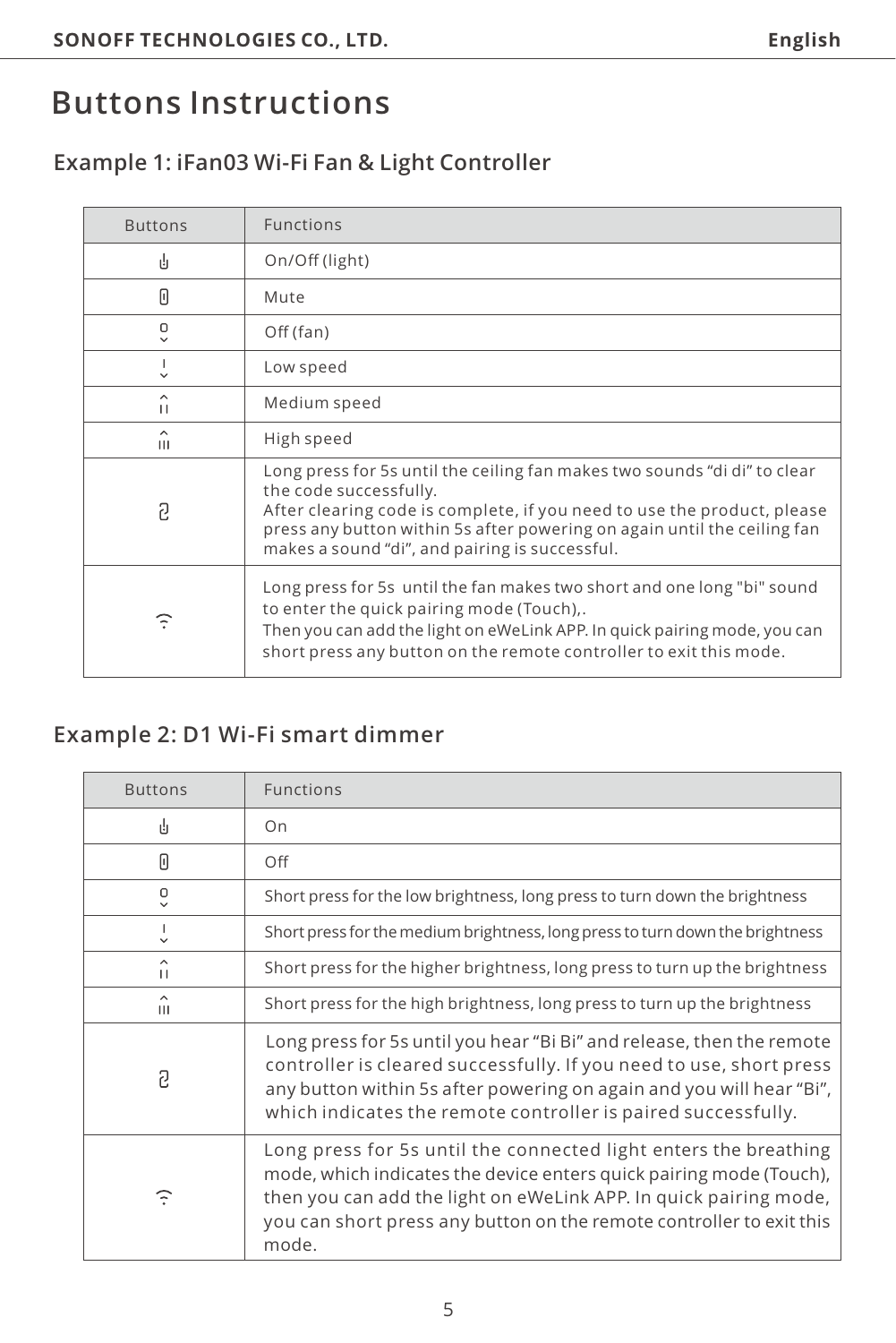# **Works with SONOFF devices**

- ●RFR2
- ●RFR3
- ●4CHPROR3
- ●SlampherR2
- D1 Wi-Fi smart dimmer
- TX series Wi-Fi smart switches
- iFan03 Wi-Fi Fan & Light Controller

Other devices supporting the 433MHz communication protocol

### **RM433-Base**

#### **Installation methods 1:**

Install the base on the wall with 3M adhesive tapes.



#### **Installation methods 2:**

Remove the two upper covers from both sides of the base to install with screws.





The base is not included into the package, please purchase it separately.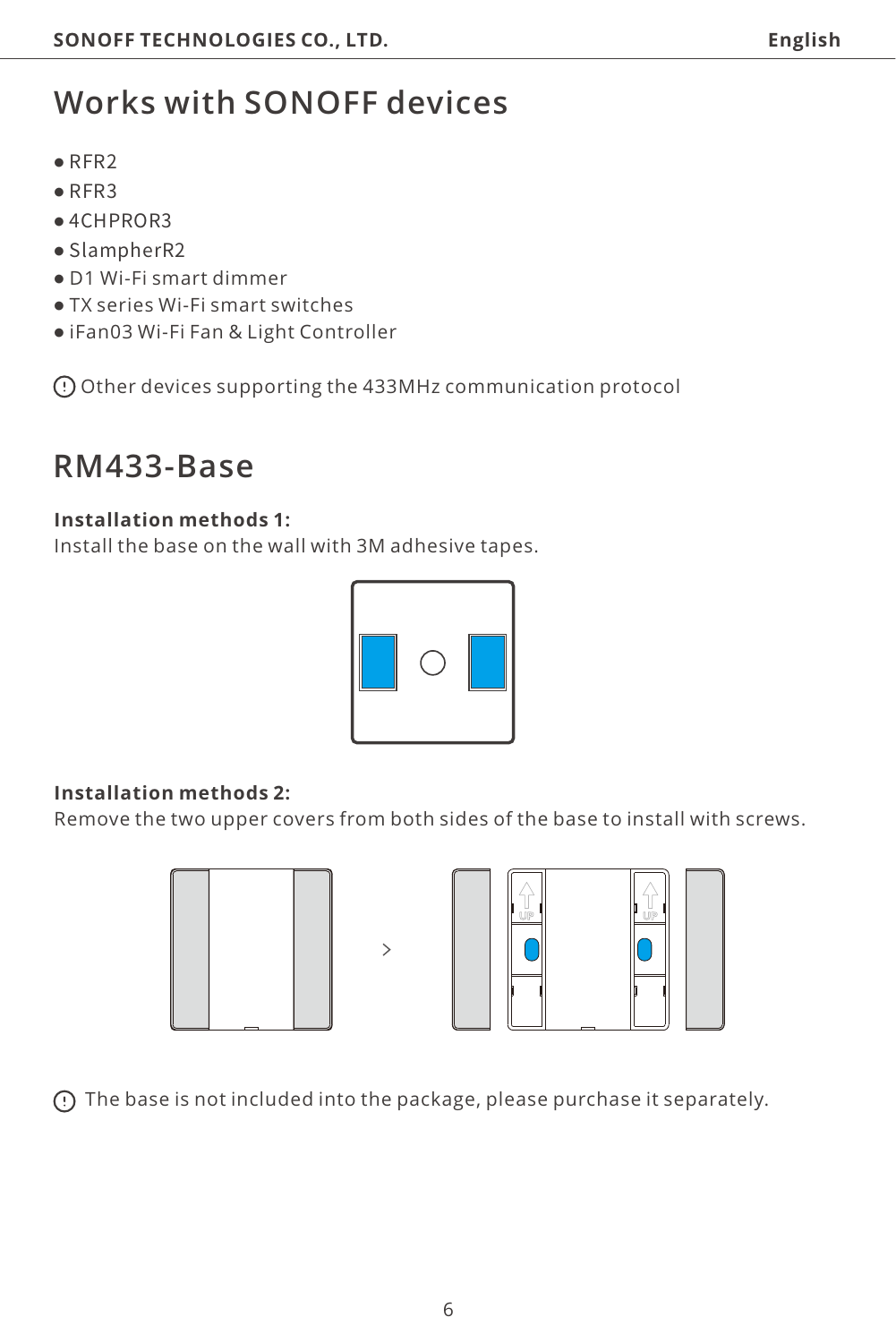# <span id="page-7-0"></span>**Bedienungsanleitung**

Bevor Sie das Gerät in Betrieb nehmen, drücken Sie bitte die hintere Abdeckung und schieben Sie sie nach unten, bis Sie sie entfernten können, drücken Sie dann den Akku und ziehen Sie das Isolierpapier heraus.



Das Gerät ist in der Version mit Batterie und ohne Batterie verfügbar.

# **Technische Daten**

| Modell                        | RM433                           |
|-------------------------------|---------------------------------|
| HF                            | 433.92MHz                       |
| Abmessungen der Fernbedienung | 86x45x12.5mm                    |
| Abmessungen der Basis         | 86x86x15,8mm (nicht enthalten)  |
| Spannungsversorgung           | 12 V Wechselakku (Modell: 27 A) |
| Material                      | PC V <sub>0</sub>               |

# **Produktvorstellung**

Der RM433 ist für alle SONOFF-Geräte mit 433 MHz Frequenz und andere Geräte gedacht, die das 433 MHz-Kommunikationsprotokoll unterstützen.



Die Tasten erhalten bei der Kopplung mit unterschiedlichen Produkten unterschiedliche Funktionen.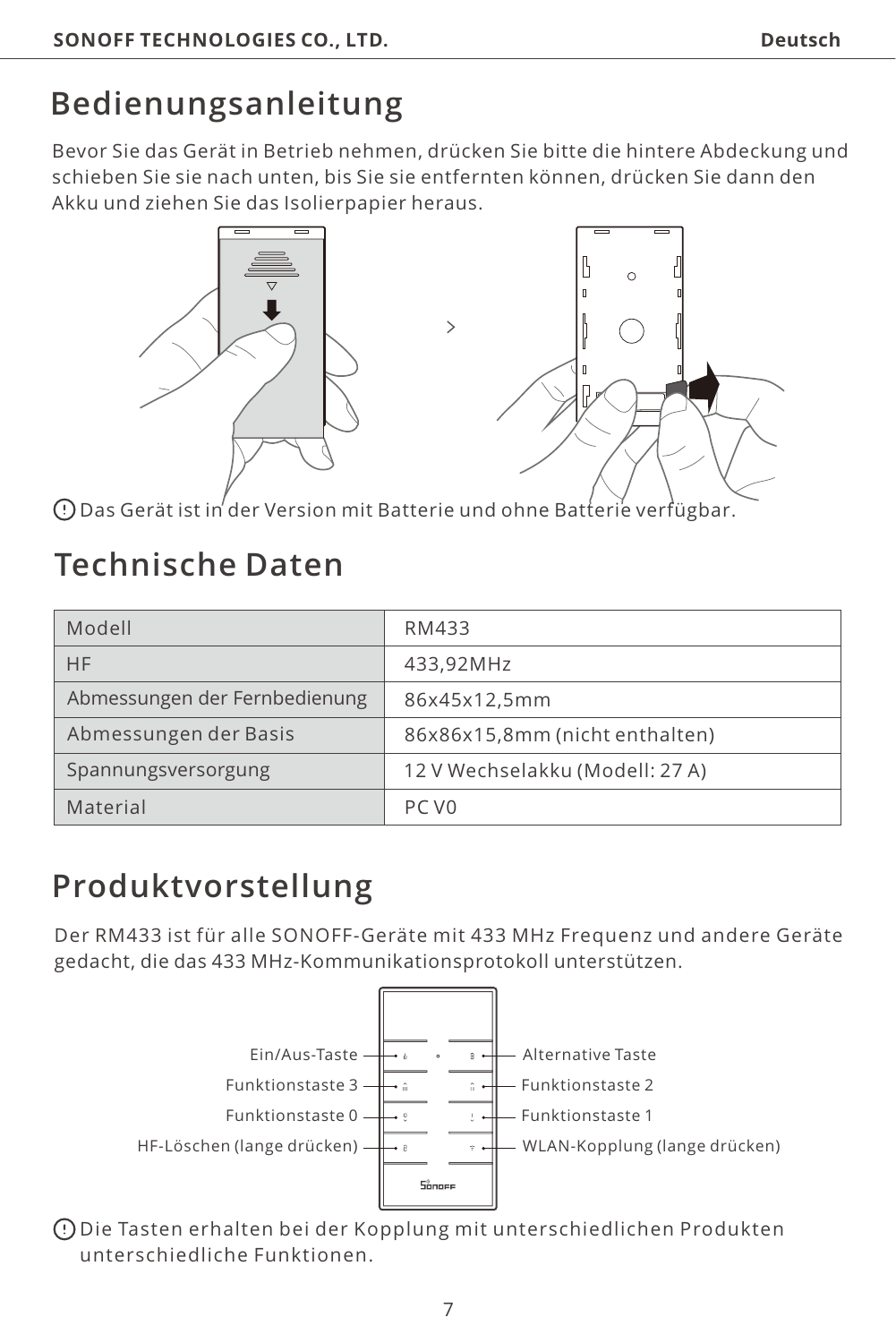# **Anleitung für Tasten**

#### **Beispiel 1: iFan03 Wifi-Deckenventilator & Lichtsteuerung**

| Tasten            | Funktionen                                                                                                                                                                                                                                                                                                                                             |
|-------------------|--------------------------------------------------------------------------------------------------------------------------------------------------------------------------------------------------------------------------------------------------------------------------------------------------------------------------------------------------------|
| ı4                | Ein/Aus (Licht)                                                                                                                                                                                                                                                                                                                                        |
| Π                 | Stummschaltung                                                                                                                                                                                                                                                                                                                                         |
| ٥<br>$\checkmark$ | Aus (Ventilator)                                                                                                                                                                                                                                                                                                                                       |
|                   | Niedrige Geschwindigkeit                                                                                                                                                                                                                                                                                                                               |
| ^<br>п            | Mittlere Geschwindigkeit                                                                                                                                                                                                                                                                                                                               |
| ^<br>Ш            | Hohe Geschwindigkeit                                                                                                                                                                                                                                                                                                                                   |
| ּח                | 5 Sekunden lang drücken, bis der Deckenventilator zwei Töne "di di" abgibt,<br>dann ist der Code erfolgreich gelöscht.                                                                                                                                                                                                                                 |
|                   | Nachdem der Code vollständig gelöscht wurde, drücken Sie bitte innerhalb<br>von 5 Sekunden nach dem Wiedereinschalten eine beliebige Taste, bis der<br>Deckenventilator einen Ton "di" abgibt, dann ist die Kopplung erfolgreich<br>ausgeführt.                                                                                                        |
| Φ                 | 5 Sekunden lang drücken, bisder Deckenventilator zwei kurze und einen langen<br>"Piep" - Ton abgibt. Das Gerät wechselt in den Schnellkopplungsmodus(Touch).<br>dann können Sie das Licht auf eWeLink APP hinzufügen. Im Schnellkopplungsmodus<br>können Sie eine beliebige Taste auf der Fernbedienung kurz drücken, um diesen<br>Modus zu verlassen. |

#### **Beispiel 2: D1 intelligenter WLAN-Dimmer**

| Tasten | Funktionen                                                                                                                                                                                                                                                                                                                                                     |
|--------|----------------------------------------------------------------------------------------------------------------------------------------------------------------------------------------------------------------------------------------------------------------------------------------------------------------------------------------------------------------|
| 山      | Fin                                                                                                                                                                                                                                                                                                                                                            |
| Π      | Aus                                                                                                                                                                                                                                                                                                                                                            |
| ۰      | Kurz drücken für die niedrige Helligkeit, lange drücken, um die Helligkeit zu senken.                                                                                                                                                                                                                                                                          |
| v      | Kurz drücken für die mittlere Helligkeit, lange drücken, um die Helligkeit zu senken                                                                                                                                                                                                                                                                           |
| ^<br>п | Kurz drücken für die höhere Helligkeit, lange drücken, um die Helligkeit zu erhöhen.                                                                                                                                                                                                                                                                           |
| ^<br>ш | Kurz drücken für die hohe Helligkeit, lange drücken, um die Helligkeit zu erhöhen.                                                                                                                                                                                                                                                                             |
| 2      | Halten Sie 5 Sekunden lang gedrückt, bis Sie "Bi Bi" hören und lassen Sie es los,<br>dann wird die Fernbedienung erfolgreich entfernt. Wenn Sie eine beliebige Taste<br>innerhalb von 5 Sekunden nach dem Wiedereinschalten kurz drücken müssen.<br>hören Sie "Bi", das zeigt, dass die Fernbedienung erfolgreich gekoppelt ist.                               |
| Φ      | Drücken Sie 5 Sekunden lang, bis das angeschlossene Licht in den Atemmodus<br>wechselt, dies zeigt an, dass das Gerät in den Schnellkopplungsmodus wechselt<br>(Touch), dann können Sie das Licht auf eWeLink APP hinzufügen. Im<br>Schnellkopplungsmodus können Sie eine beliebige Taste auf der Fernbedienung<br>kurz drücken, um diesen Modus zu verlassen. |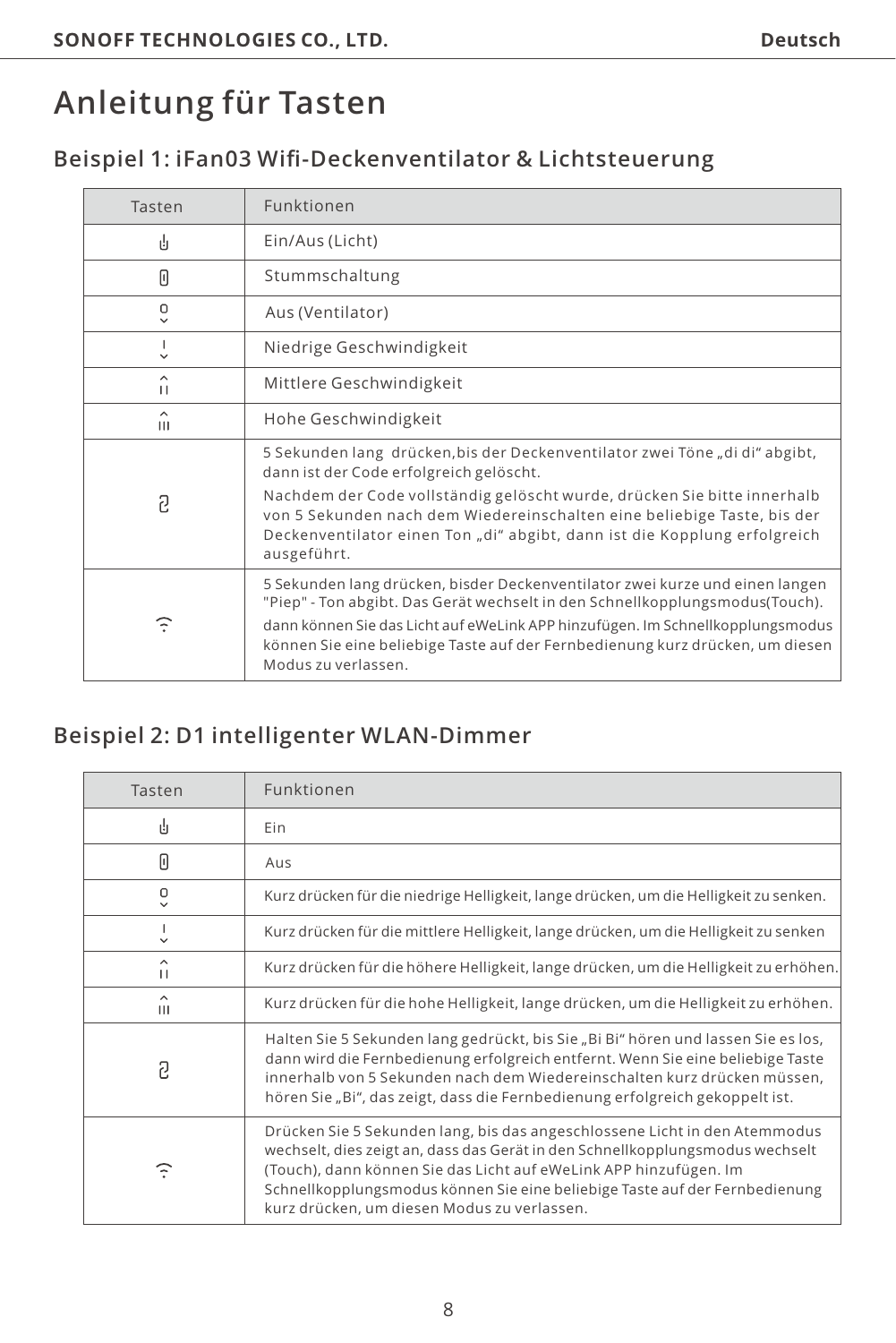# **Funktioniert mit SONOFF-Geräten**

- ●RFR2
- ●RFR3
- ●4CHPROR3
- ●SlampherR2
- D1 intelligenter WLAN-Dimmer
- Intelligente WLAN-Schalter der TX-Serie
- iFan03 Wifi-Deckenventilator & Lichtsteuerung

Andere Geräte, die das 433 MHz-Kommunikationsprotokoll unterstützen

### **RM433-Basis**

#### **Installations methoden 1:**

Montieren Sie die Basis an der Wand mit 3M-Klebebändern.



#### **Installations methoden 2:**

Entfernen Sie die beiden oberen Abdeckungen von beiden Seiten der Basis, um sie mit Schrauben zu befestigen.





Die Basis ist nicht im Lieferumfang enthalten, bitte separat erwerben.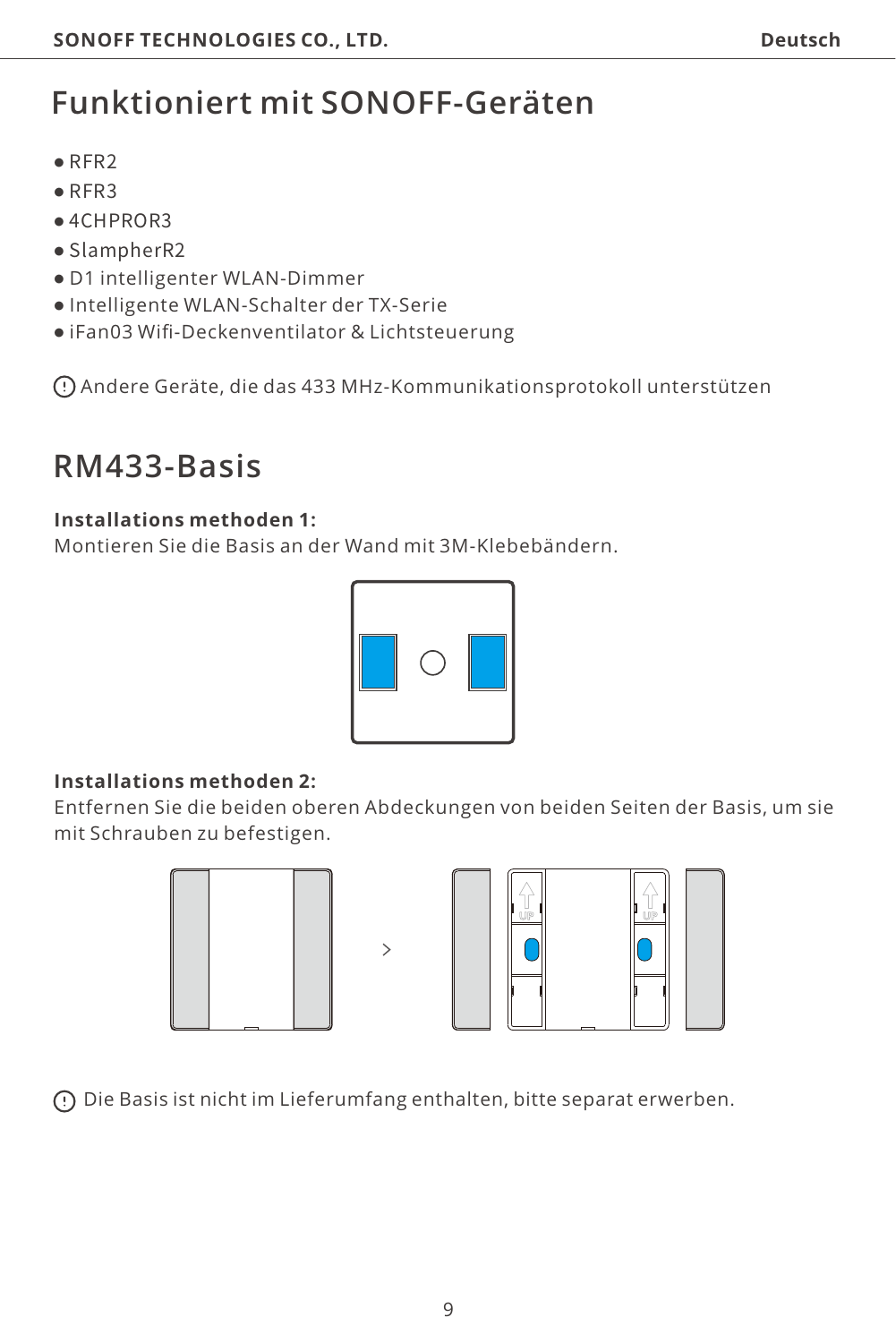# <span id="page-10-0"></span>**Guía de funcionamiento**

Antes de utilizar el producto, presione y empuje hacia abajo la tapa posterior para quitarla y, a continuación, presione la batería y tire de la lámina aislante para quitarla.



El dispositivo viene en el diseño con batería y sin batería.

### **Especificaciones**

| Modelo                    | RM433                                |
|---------------------------|--------------------------------------|
| <b>RF</b>                 | 433.92MHz                            |
| Tamaño del control remoto | 86x45x12,5mm                         |
| Tamaño de la base         | 86 x 86 x 15.8mm (no incluida)       |
| Euente de alimentación    | Pila extraíble de 12 V (Modelo: 27A) |
| Material                  | PC VO                                |

# **Introducción al producto**

El RM433 se utiliza con todos los productos SONOFF con 433 MHz de frecuencia y otros dispositivos que admitan el protocolo de comunicación de 433 MHz.



Los botones reciben distintas funciones al emparejarlos con productos distintos.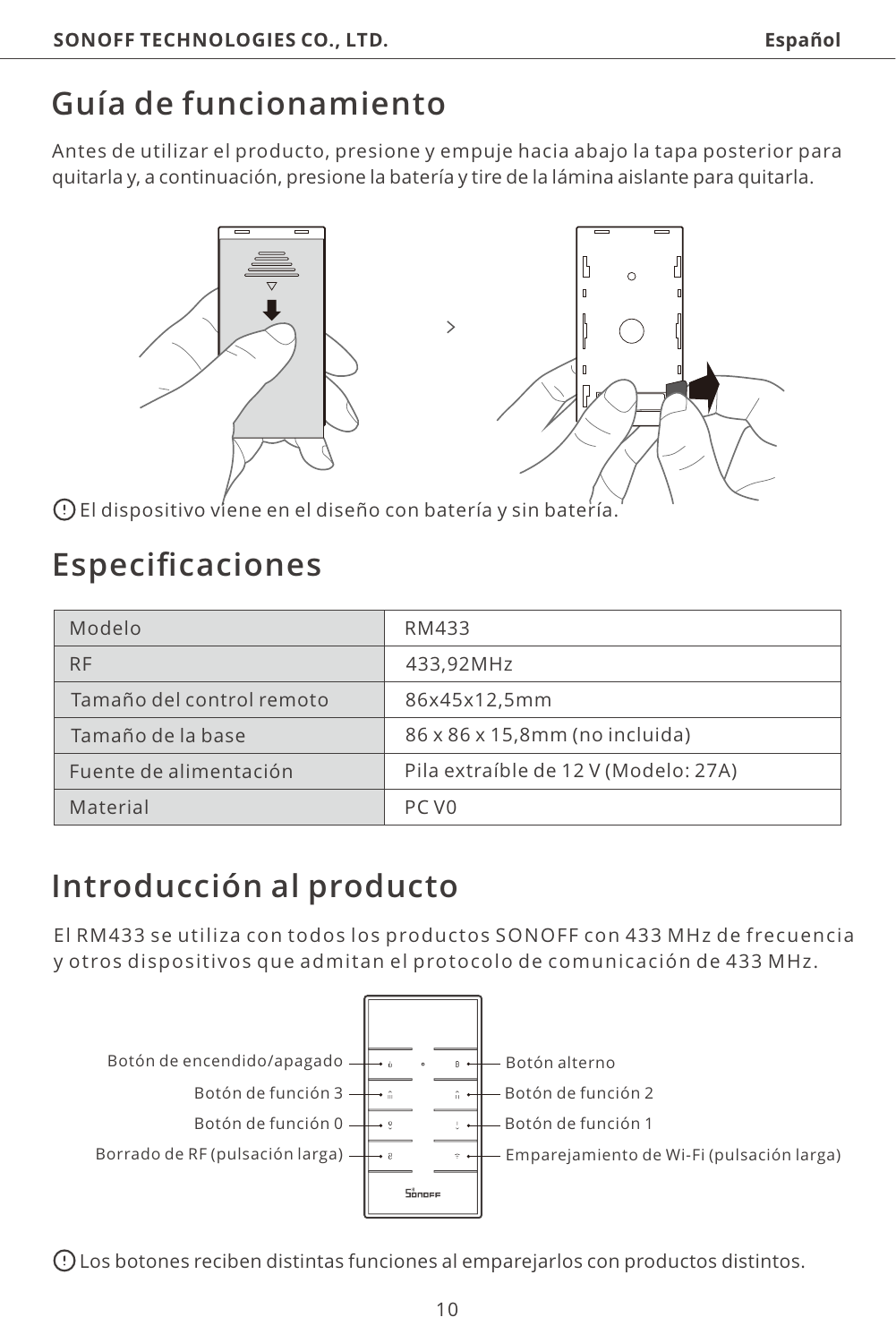# **Instrucciones de los botones**

#### **Ejemplo 1: Controlador Wi-Fi de ventilador y luces iFan03**

| <b>Botones</b>    | <b>Funciones</b>                                                                                                                                                                                                                                                                                                                                                            |
|-------------------|-----------------------------------------------------------------------------------------------------------------------------------------------------------------------------------------------------------------------------------------------------------------------------------------------------------------------------------------------------------------------------|
| ı4                | Encendido/apagado (luz)                                                                                                                                                                                                                                                                                                                                                     |
| Π                 | Silencio                                                                                                                                                                                                                                                                                                                                                                    |
| ٥<br>$\checkmark$ | Apagar (ventilador)                                                                                                                                                                                                                                                                                                                                                         |
|                   | Velocidad baja                                                                                                                                                                                                                                                                                                                                                              |
| $\lambda$<br>п    | Velocidad media                                                                                                                                                                                                                                                                                                                                                             |
| ^<br>ш            | Velocidad alta                                                                                                                                                                                                                                                                                                                                                              |
| ּח                | Mantenga pulsado durante 5 segundos hasta que el ventilador emita dos<br>pitidos para borrar el código correctamente<br>Después de borrar el código, si necesita utilizar el producto, pulse cualquier<br>botón en un plazo de 5 s después de volver a encenderlo, hasta que el ventilador<br>de techo emita un pitido y el emparejamiento se haya realizado correctamente. |
| Φ                 | Mantenga pulsado durante 5 segundos hasta que el ventilador emita dos pitidos<br>cortos y uno largo acceder al modo de emparejamiento rápido (Touch).<br>Luego puede agregar la luz a la aplicación eWelink. En el modo de emparejamiento<br>rápido, puede pulsar brevemente cualquier botón del controlador remoto para<br>salir de ese modo.                              |

#### **Ejemplo 2: Atenuador inteligente Wi-Fi D1**

| <b>Botones</b> | <b>Funciones</b>                                                                                                                                                                                                                                                                                                                                                                   |
|----------------|------------------------------------------------------------------------------------------------------------------------------------------------------------------------------------------------------------------------------------------------------------------------------------------------------------------------------------------------------------------------------------|
| 山              | Encendido                                                                                                                                                                                                                                                                                                                                                                          |
| Π              | Apagado                                                                                                                                                                                                                                                                                                                                                                            |
| o              | Pulsación corta para baja intensidad, pulsación larga para reducirla                                                                                                                                                                                                                                                                                                               |
| v              | Pulsación corta para intensidad media, pulsación larga para reducirla                                                                                                                                                                                                                                                                                                              |
| ^<br>Ħ         | Pulsación corta para intensidad alta, pulsación larga para aumentarla                                                                                                                                                                                                                                                                                                              |
| ^<br>Ш         | Pulsación corta para intensidad alta, pulsación larga para aumentarla                                                                                                                                                                                                                                                                                                              |
| 2              | Presione de manera sostenida durante 5 segundos hasta que escuche "Bi Bi" y<br>suelte; entonces el controlador remoto se ha limpiado exitosamente. Si lo<br>necesita usar, pulse brevemente cualquier botón dentro de los 5 segundos luego<br>de encenderlo nuevamente hasta que escuche "Bi", lo que indica que el controlador<br>remoto está emparejado correctamente.           |
| Ξ              | Presione de manera sostenida durante 5 segundos hasta que la luz conectada<br>entre en "modo respiración", lo que indica que el dispositivo entró en modo de<br>apareamiento rápido (Touch); luego puede agregar la luz a la aplicación eWelink.<br>En el modo de emparejamiento rápido, puede pulsar brevemente cualquier botón<br>del controlador remoto para salir de ese modo. |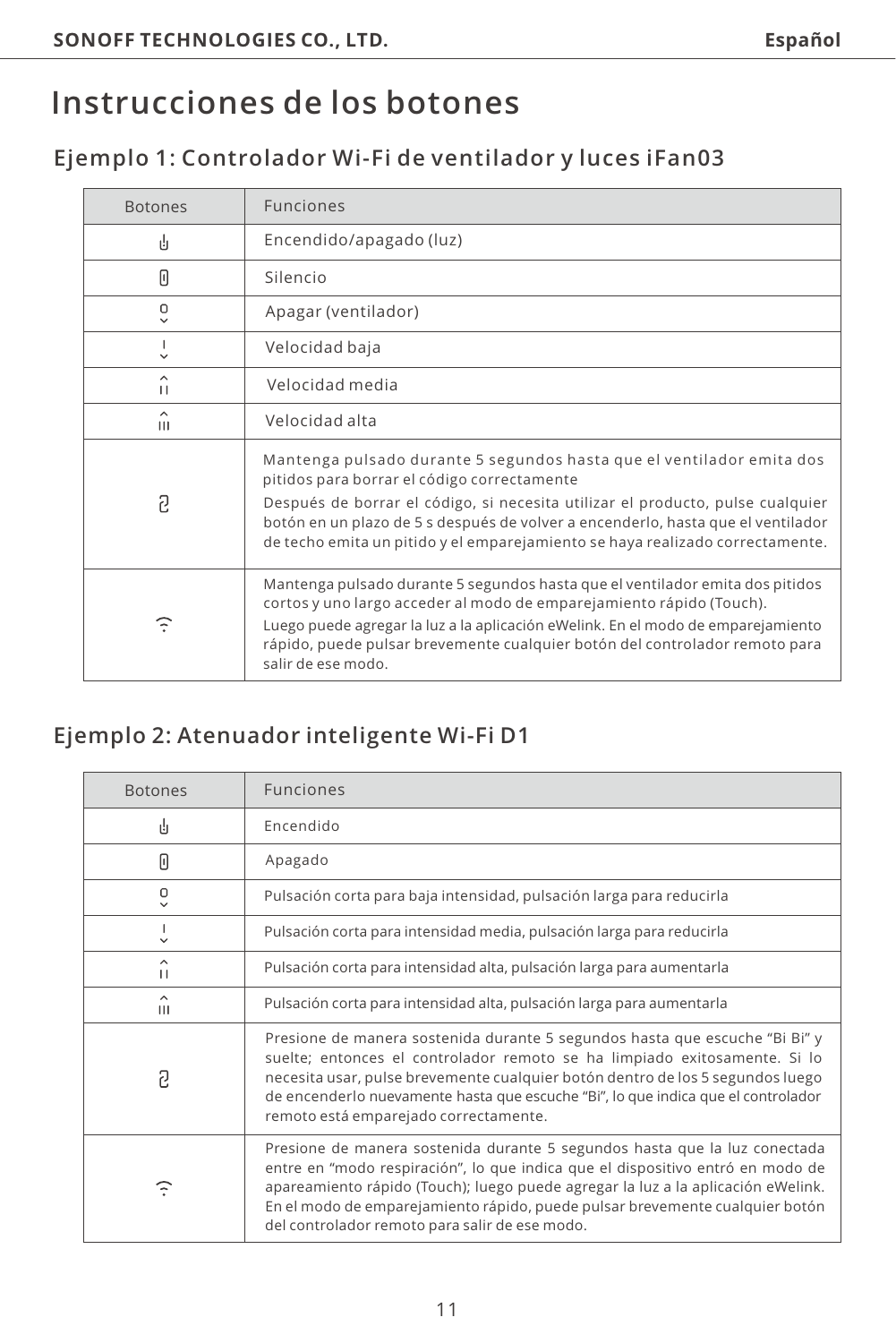# **Funciona con los dispositivos SONOFF**

- ●RFR2
- ●RFR3
- ●4CHPROR3
- ●SlampherR2
- Atenuador inteligente Wi-Fi D1
- Interruptores inteligentes Wi-Fi de la serie TX
- Controlador Wi-Fi de ventilador y luces iFan03

Otros dispositivos compatibles con el protocolo de comunicación a 433 MHz

### **RM433-Base**

#### **Métodos de instalación 1:**

Instale la base en la pared con las cintas adhesivas 3M.



#### **Métodos de instalación 2:**

Quite las dos tapas superiores de ambos lados de la base para realizar la instalación con tornillos.





La base no está incluida en el paquete y se debe adquirir por separado.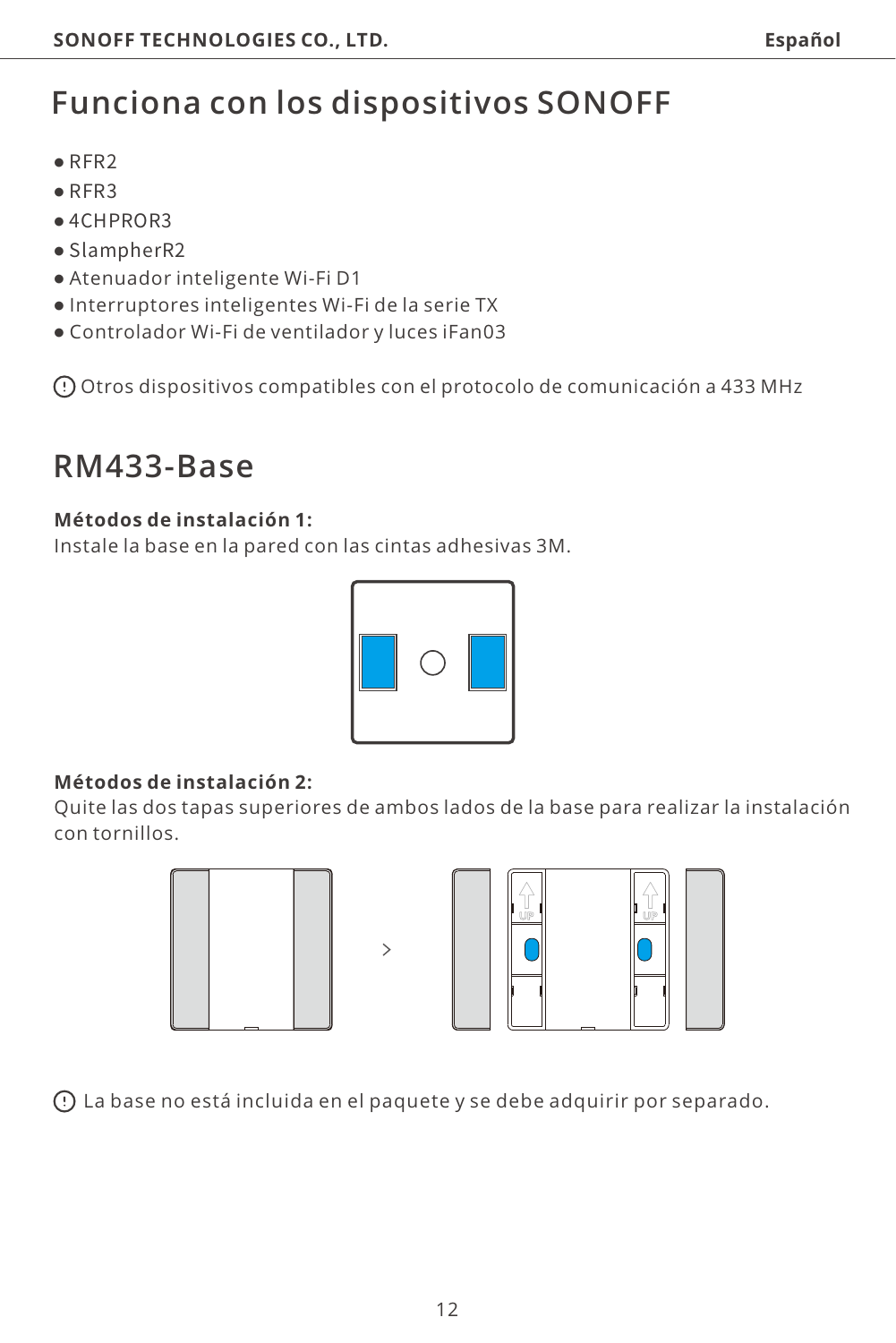# <span id="page-13-0"></span>**Mode d'emploi**

Avant d'utiliser le produit, veuillez appuyer sur sa coque arrière et la repousser jusqu'à ce qu'elle se retire, appuyez ensuite sur la batterie et retirez la feuille isolante.



Cet appareil existe en deux versions, à savoir avec batterie et sans batterie.

# **Spécifications**

| Modèle                        | RM433                               |
|-------------------------------|-------------------------------------|
| <b>FR</b>                     | 433.92MHz                           |
| Dimensions de la télécommande | 86x45x12.5mm                        |
| Dimensions de la base         | 86 x 86 x 15,8 mm (non incluse)     |
| Alimentation                  | Batterie amovible 12 V (Model: 27A) |
| Matériau                      | PC VO                               |

# **Présentation du produit**

La RM433 s'applique à tous les produits SONOFF utilisant la fréquence de 433 MHz ainsi qu'aux autres appareils supportant le protocole de communications 433 MHz.



Les boutons sont créés avec différentes fonctions lors du jumelage avec différents produits.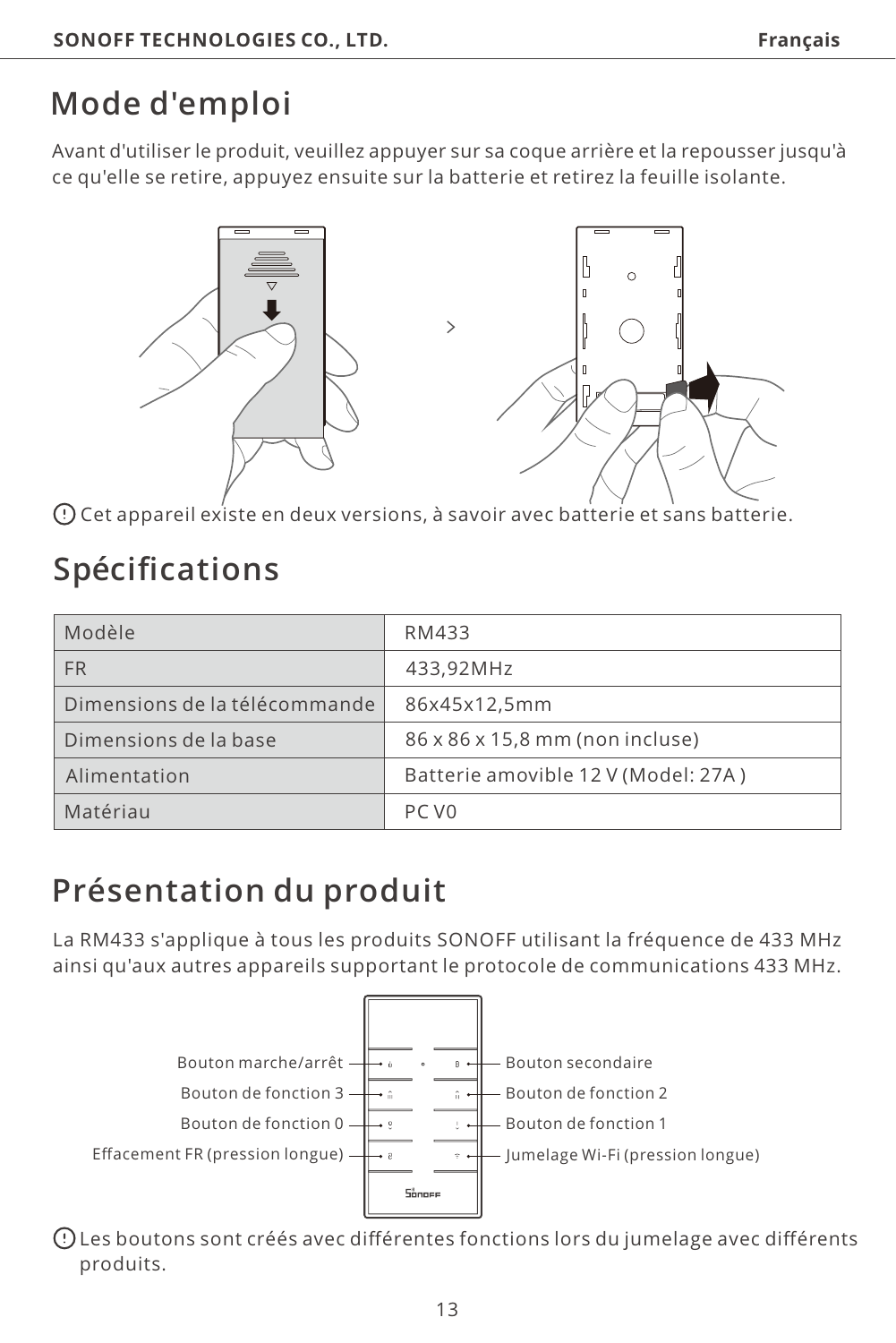### **Instructions des boutons**

#### **Exemple 1 : commande de ventilateur et d' éclairage de plafond Wi-Fi iFan03**

| <b>Boutons</b>    | <b>Fonctions</b>                                                                                                                                                                                                                                                                                                                                            |
|-------------------|-------------------------------------------------------------------------------------------------------------------------------------------------------------------------------------------------------------------------------------------------------------------------------------------------------------------------------------------------------------|
| ı4                | Marche/arrêt (éclairage)                                                                                                                                                                                                                                                                                                                                    |
| Π                 | Silence                                                                                                                                                                                                                                                                                                                                                     |
| ٥<br>$\checkmark$ | Arrêt (ventilateur)                                                                                                                                                                                                                                                                                                                                         |
|                   | Basse vitesse                                                                                                                                                                                                                                                                                                                                               |
| $\lambda$<br>п    | Vitesse moyenne                                                                                                                                                                                                                                                                                                                                             |
| ㅅ<br>Ш            | Grande vitesse                                                                                                                                                                                                                                                                                                                                              |
| ּח                | Pression longue de 5 s pour jusqu'à ce que le ventilateur de plafond émette<br>deux sons « di di » pour effacer le code.<br>Une fois l'effacement du code fait, si vous devez utiliser le produit, veuillez                                                                                                                                                 |
|                   | appuyer sur l'un des boutons dans les 5 s après avoir rallumé le ventilateur<br>de plafond jusqu'à ce qu'il émette un son « di » et réussisse son jumelage.                                                                                                                                                                                                 |
| F                 | Pression longue de 5 s pour jusqu'à ce que le ventilateur émette deux bips<br>courts et un bip long pour passer au mode de jumelage rapide (Touch).<br>Puis vous pouvez ajouter la lumière sur l'application eWeLink. En mode d'appairage<br>rapide, vous pouvez appuyer brièvement sur n'importe quelle touche de la<br>télécommande pour quitter ce mode. |

#### **Exemple 2 : variateur Wi-Fi intelligent D1**

| <b>Boutons</b> | <b>Fonctions</b>                                                                                                                                                                                                                                                                                                                                                                               |
|----------------|------------------------------------------------------------------------------------------------------------------------------------------------------------------------------------------------------------------------------------------------------------------------------------------------------------------------------------------------------------------------------------------------|
| 山              | Marche                                                                                                                                                                                                                                                                                                                                                                                         |
| Π              | Arrêt                                                                                                                                                                                                                                                                                                                                                                                          |
| ۰              | Pression courte pour la faible luminosité, pression longue pour réduire la luminosité                                                                                                                                                                                                                                                                                                          |
| п<br>v         | Pression courte pour la luminosité moyenne, pression longue pour réduire la luminosité                                                                                                                                                                                                                                                                                                         |
| ^<br>п         | Pression courte pour la luminosité maximale, pression longue pour augmenter la luminosité                                                                                                                                                                                                                                                                                                      |
| ۸<br>Ш         | Pression courte pour la luminosité forte, pression longue pour augmenter la luminosité                                                                                                                                                                                                                                                                                                         |
| ּק             | Appuyez longuement pendant 5 secondes jusqu'à ce que vous entendiez « Bi Bi »<br>et relâchez, puis la télécommande est effacée avec succès. Si vous avez besoin<br>d'utiliser la télécommande, appuyez brièvement sur n'importe quelle touche<br>dans les 5 secondes qui suivent la remise sous tension et vous entendrez « Bi »,<br>qui indique que la télécommande est appairée avec succès. |
| Φ              | Appuyez longuement pendant 5 secondes jusqu'à ce que la lumière connectée<br>entre en mode respiration, ce qui indique que l'appareil entre en mode<br>d'appairage rapide (Touch), puis vous pouvez ajouter la lumière sur l'application<br>eWeLink. En mode d'appairage rapide, vous pouvez appuyer brièvement sur<br>n'importe quelle touche de la télécommande pour quitter ce mode.        |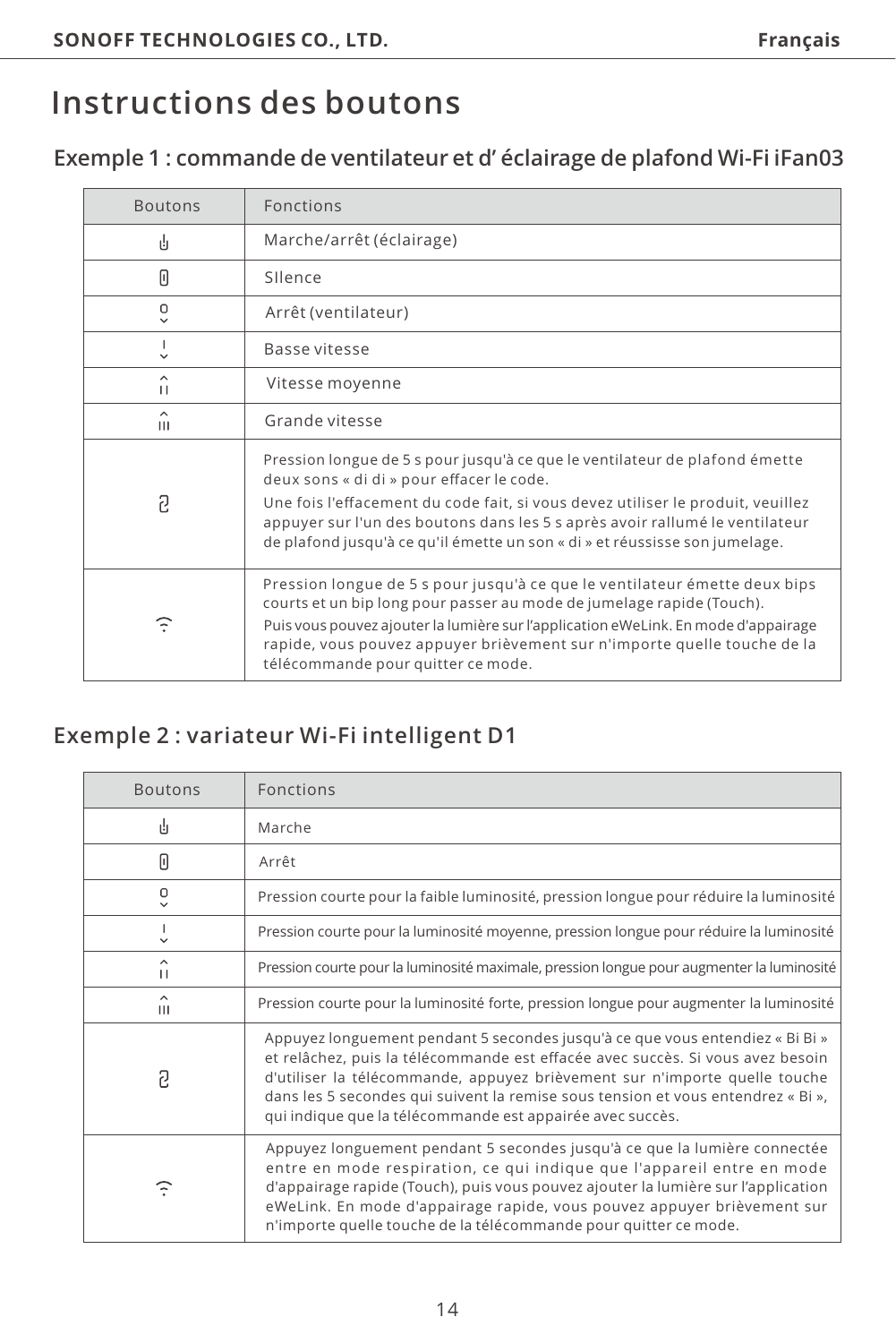# **Fonctionne avec les appareils SONOFF**

- ●RFR2
- ●RFR3
- ●4CHPROR3
- ●SlampherR2
- Variateur Wi-Fi intelligent D1
- Commutateurs intelligents Wi-Fi gamme TX
- Commande de ventilateur et d'éclairage de plafond Wi-Fi iFan03

Autres appareils supportant le protocole de communications 433 MHz

### **RM433-Base**

#### **Méthodes d'installation 1:**

Installez la base sur le mur avec des bandes adhésives 3M.



#### **Méthodes d'installation 2:**

Retirez les deux couvercles supérieurs des deux côtés de la base pour l'installer avec des vis.





La base n'est pas incluse dans l'emballage, veuillez l'acheter séparément.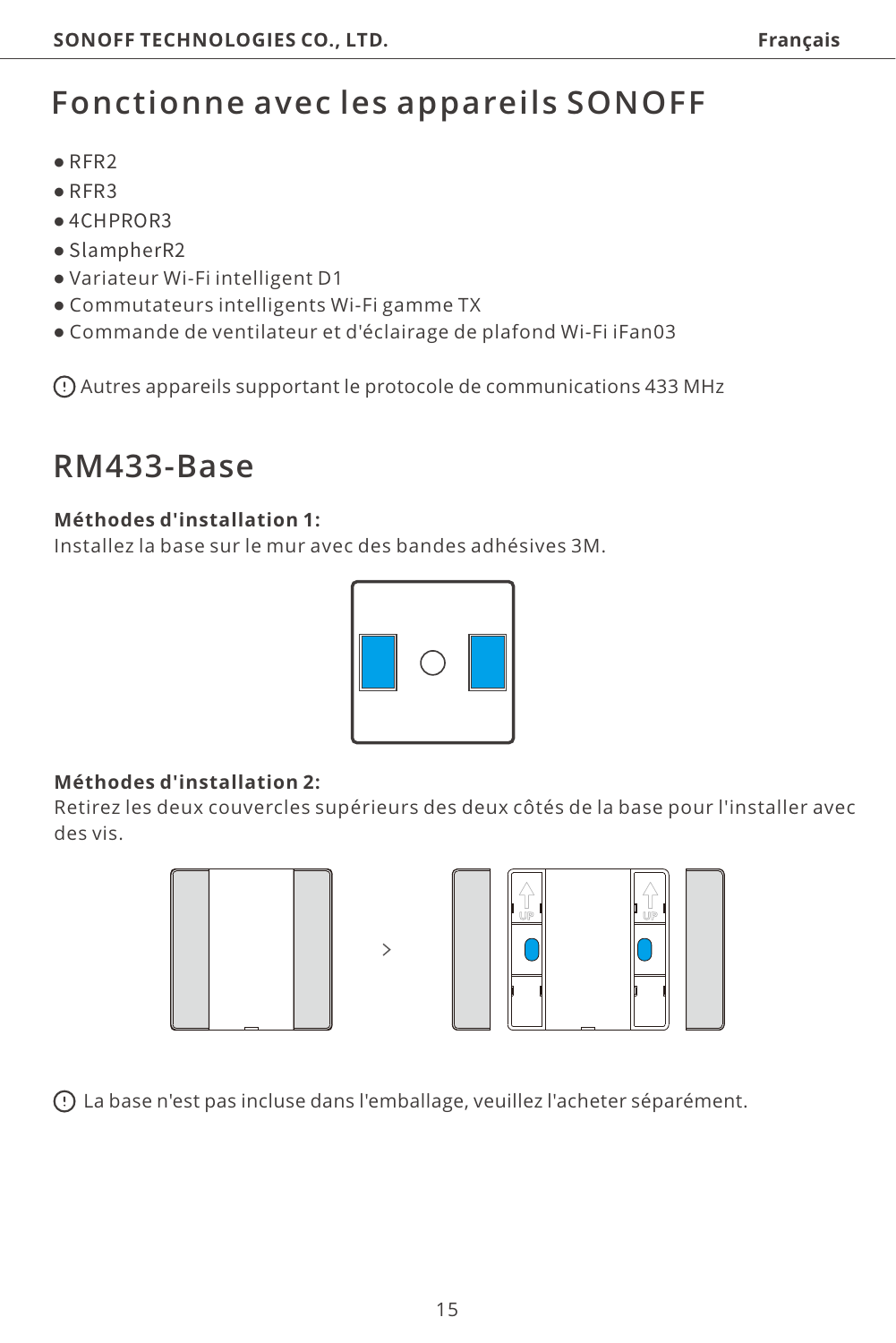# <span id="page-16-0"></span>**Manuale Operativo**

Prima di utilizzare il prodotto, premere e spingere verso il basso il coperchio di chiusura sul retro fino a che non fuoriesce dalla propria sede, dopodiché esercitare una pressione sulla batteria ed estrarre la pellicola isolante.



Il dispositivo possiede la versione con batteria e senza batteria.

# **Specifiche**

| Modello                | RM433                                   |
|------------------------|-----------------------------------------|
| <b>RF</b>              | 433.92MHz                               |
| Dimensione telecomando | 86x45x12.5 mm                           |
| Dimensione della base  | 86 x 86 x 15,8 mm (non inclusa)         |
| Alimentazione          | Batteria rimovibile 12 V (Modello: 27A) |
| Materiale              | PC V <sub>0</sub>                       |

# **Introduzione al prodotto**

L'RM433 è applicabile a tutti i prodotti SONOFF aventi una frequenza di 433 MHz e ad altri dispositivi che supportano il protocollo di comunicazione 433 MHz.



I pulsanti sono definiti in base alle diverse funzioni quando si accoppiano con prodotti differenti.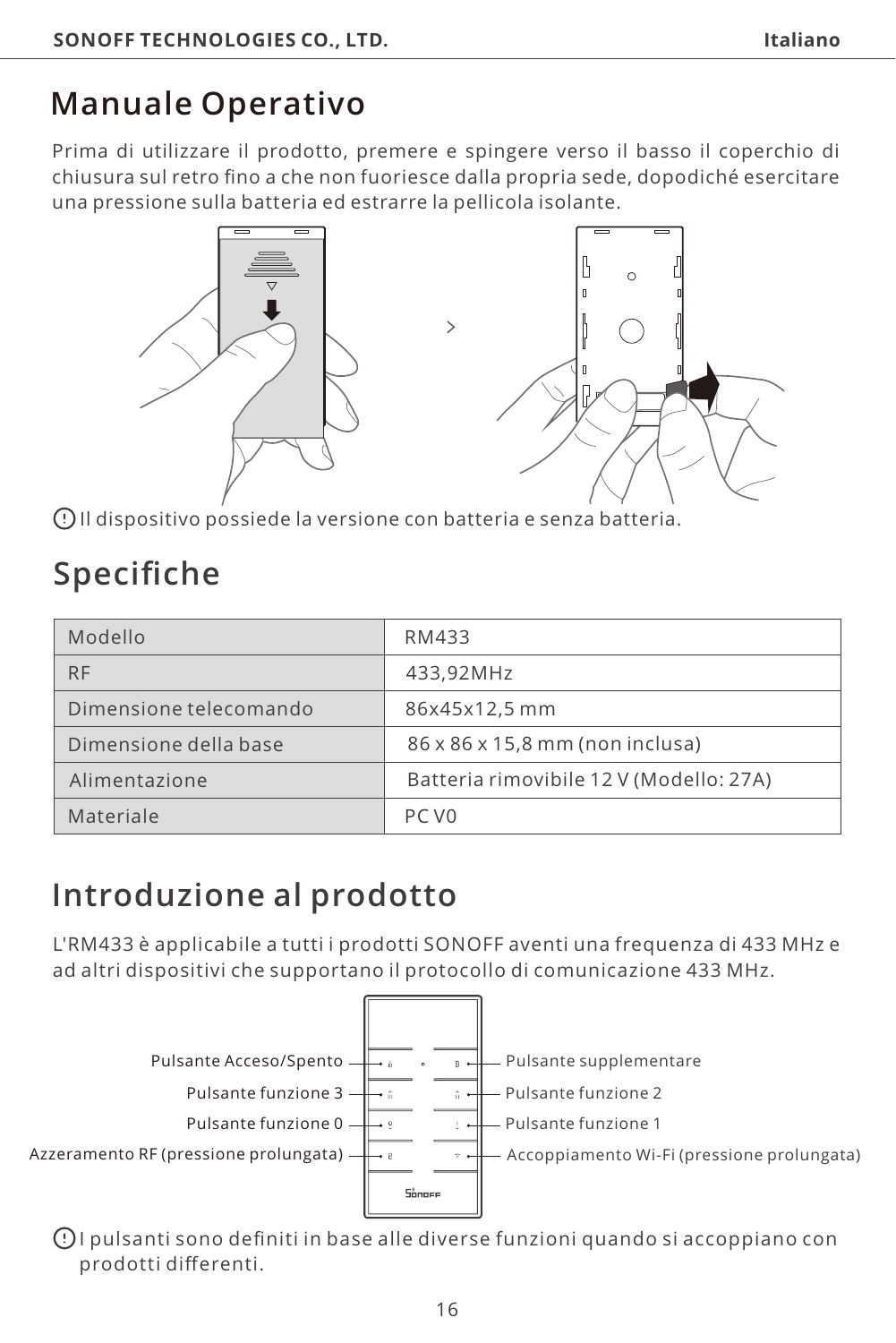# **Istruzioni relative ai pulsanti**

#### **Esempio 1: Controller ventilatore e luce da soffitto Wi-Fi iFan03**

| Pulsanti          | Funzioni                                                                                                                                                                                                                                                                                                                                                                                                                                              |
|-------------------|-------------------------------------------------------------------------------------------------------------------------------------------------------------------------------------------------------------------------------------------------------------------------------------------------------------------------------------------------------------------------------------------------------------------------------------------------------|
| 山                 | Acceso/Spento (luce)                                                                                                                                                                                                                                                                                                                                                                                                                                  |
| Π                 | Silenzia                                                                                                                                                                                                                                                                                                                                                                                                                                              |
| ۰<br>$\checkmark$ | Spento (ventilatore)                                                                                                                                                                                                                                                                                                                                                                                                                                  |
|                   | Bassa velocità                                                                                                                                                                                                                                                                                                                                                                                                                                        |
| ∼<br>п            | Velocità media                                                                                                                                                                                                                                                                                                                                                                                                                                        |
| ^<br>Ш            | Alta velocità                                                                                                                                                                                                                                                                                                                                                                                                                                         |
| 2                 | Premere in maniera prolungata per almeno 5 secondi fino a quando il ventilatore a<br>soffitto emette due suoni "bip bip" per azzerare il codice correttamente.<br>Dopo che l'attivazione del codice di azzeramento è completata, premere<br>nuovamente qualsiasi pulsante entro 5 secondi dall'accensione fino a quando<br>la ventola a soffitto emette un "bip" se si desidera utilizzare il prodotto e<br>l'accoppiamento è avvenuto correttamente. |
| ନ                 | Premere in maniera prolungata per almeno 5 secondi fino a quando il ventilatore<br>emette due suoni brevi e uno lungo, il dispositivo entra in modalità di<br>accoppiamento rapido (Touch).<br>A questo punto è possibile aggiungere la luce sull'APP eWeLink. Premere<br>brevemente un pulsante qualsiasi del telecomando per uscire dalla modalità<br>di accoppiamento rapido.                                                                      |

#### **Esempio 2: Dimmer smart Wi-Fi D1**

| Pulsanti | Funzioni                                                                                                                                                                                                                                                                                                                                                                      |
|----------|-------------------------------------------------------------------------------------------------------------------------------------------------------------------------------------------------------------------------------------------------------------------------------------------------------------------------------------------------------------------------------|
| 山        | Acceso                                                                                                                                                                                                                                                                                                                                                                        |
| Π        | Spento                                                                                                                                                                                                                                                                                                                                                                        |
| α        | Premere brevemente per ottenere una bassa luminosità, premere in maniera<br>prolungata per diminuire la luminosità                                                                                                                                                                                                                                                            |
| п<br>v   | Premere brevemente per ottenere una luminosità media, premere in maniera<br>prolungata per diminuire la luminosità                                                                                                                                                                                                                                                            |
| ^<br>п   | Premere brevemente per ottenere la luminosità massima, premere in maniera<br>prolungata per aumentare la luminosità                                                                                                                                                                                                                                                           |
| ^<br>ш   | Premere brevemente per aumentare la luminosità, premere in maniera<br>prolungata per aumentare la luminosità                                                                                                                                                                                                                                                                  |
| 2        | Mantenere premuto per 5 secondi e rilasciare dopo il segnale "Bip Bip", che<br>indica che le impostazioni del telecomando sono state cancellate con successo.<br>In caso di necessità di utilizzo, premere brevemente un pulsante qualsiasi entro<br>5 secondi dalla riaccensione; il segnale "Bip" indica che il telecomando è stato<br>accoppiato con successo.             |
| F        | Mantenere premuto per 5 secondi finché la luce collegata non entra in<br>modalità di attivazione, il che indica che il dispositivo si trova in modalità di<br>accoppiamento rapido (Touch); a questo punto è possibile aggiungere la luce<br>sull'APP eWeLink. Premere brevemente un pulsante qualsiasi del telecomando<br>per uscire dalla modalità di accoppiamento rapido. |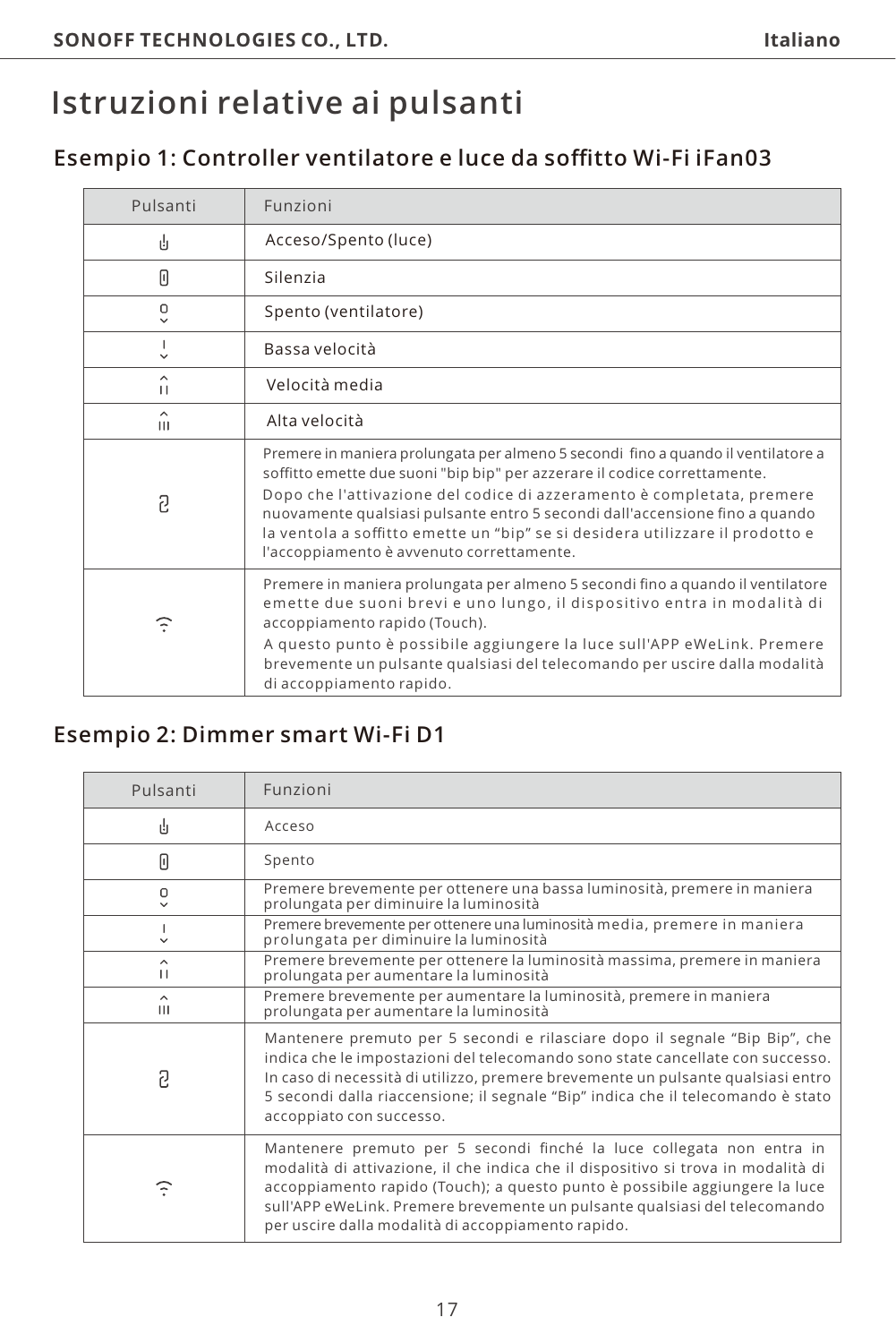# **Compatibili con i dispositivi SONOFF**

- ●RFR2
- ●RFR3
- ●4CHPROR3
- ●SlampherR2
- Dimmer smart Wi-Fi D1
- Switch smart Wi-Fi serie TX
- Controller ventilatore e luce da soffitto Wi-Fi iFan03

Ulteriori dispositivi che supportano il protocollo di comunicazione 433 MHz

### **RM433-Base**

#### **Metodi di installazione 1:**

Installare la base a parete utilizzando nastri adesivi 3M.



#### **Metodi di installazione 2:**

Rimuovere le due protezioni superiori da entrambi i lati della base per il montaggio da effettuare utilizzando le apposite viti.





La base non è inclusa nella confezione, da acquistare separatamente.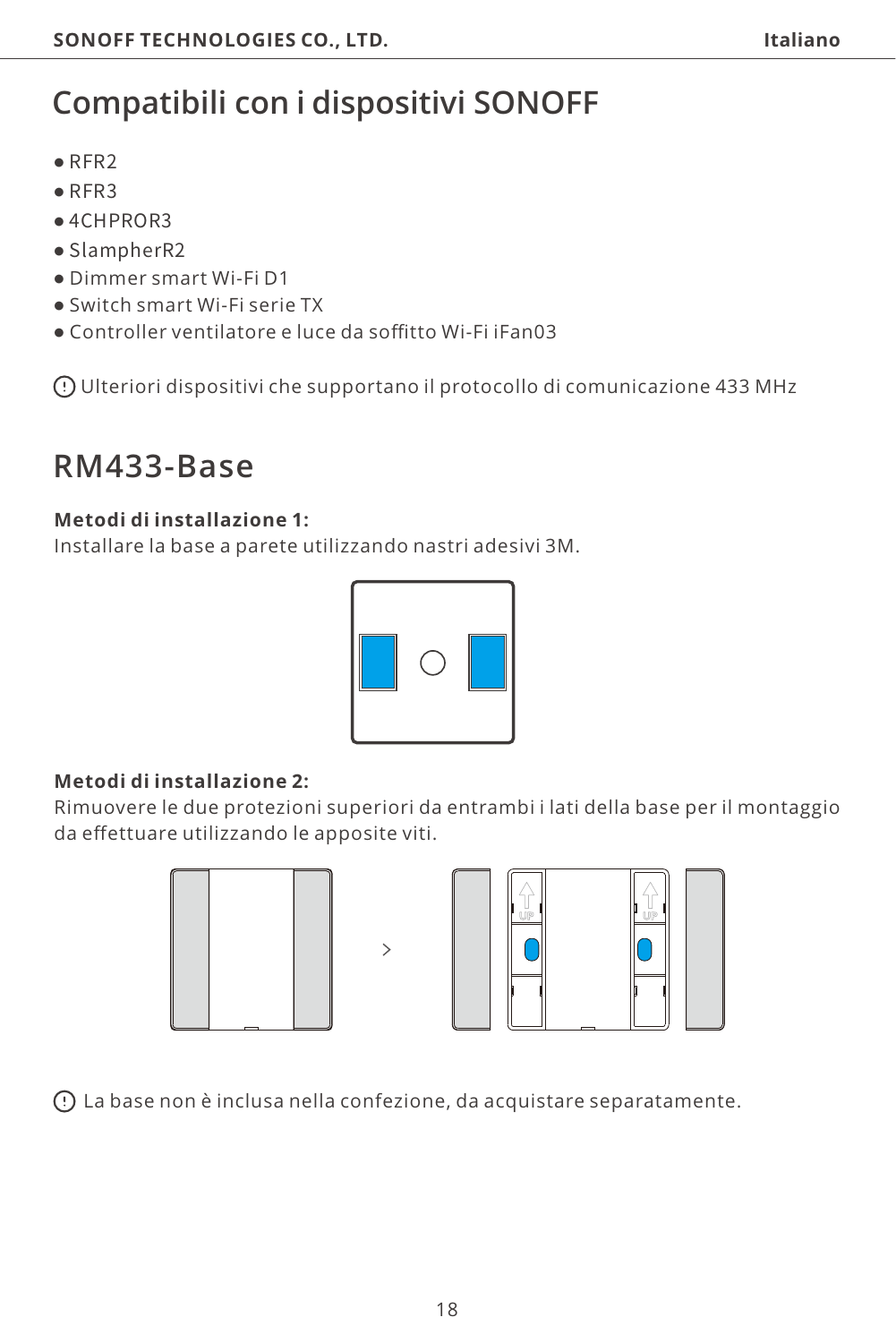#### <span id="page-19-0"></span>**Руководство по эксплуатации**

Перед тем как начать работу с продуктом, нажмите и сдвиньте вниз заднюю крышку, чтобы снять ее, затем нажмите на аккумулятор и извлеките изоляционный материал.



Устройство имеет версию с батареей и без батареи.

#### **Технические характеристики**

| Модель           | RM433                                     |
|------------------|-------------------------------------------|
| PЧ               | 433.92 MFu                                |
| Размер пульта    | 86 x 45 x 12.5 MM                         |
| Размер базы      | 86 х 86 х 15,8 мм (не входит в комплект)  |
| Источник питания | Съемный аккумулятор на 12 В (Модель: 27А) |
| Материал         | PC V <sub>0</sub>                         |

### **Знакомство с изделием**

Модель RM433 совместима со всеми продуктами SONOFF с частотой 433 МГц и другими устройствами, поддерживающими протокол обмена данными 433 МГц.



При сопряжении с различными продуктами используются кнопки с различными функциями.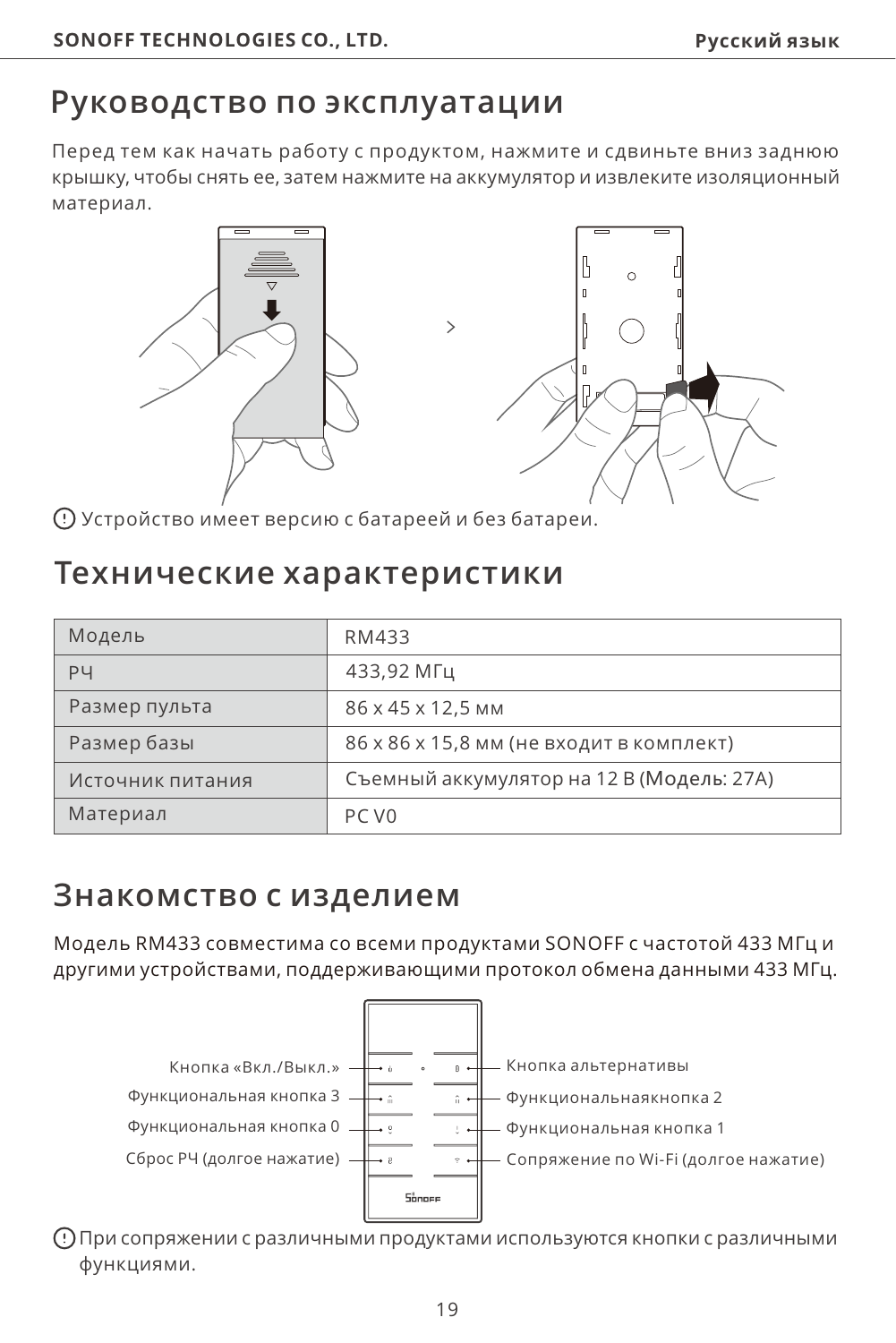### **Инструкция по управлению кнопками**

#### **Пример 1: WiFi-контроллер потолочного вентилятора и света iFan03**

| Кнопки       | Функции                                                                                                                                                                                                                                                                                                                                                                                  |
|--------------|------------------------------------------------------------------------------------------------------------------------------------------------------------------------------------------------------------------------------------------------------------------------------------------------------------------------------------------------------------------------------------------|
| ılı.         | Вкл./Выкл. (свет)                                                                                                                                                                                                                                                                                                                                                                        |
| Π            | Без звука                                                                                                                                                                                                                                                                                                                                                                                |
| ۰            | Выкл. (вентилятор)                                                                                                                                                                                                                                                                                                                                                                       |
| $\checkmark$ | Низкая скорость                                                                                                                                                                                                                                                                                                                                                                          |
| ^<br>п       | Средняя скорость                                                                                                                                                                                                                                                                                                                                                                         |
| ^<br>Ш       | Высокая скорость                                                                                                                                                                                                                                                                                                                                                                         |
| 2            | Удерживайте в течение 5 секунд, пока потолочный вентилятор не издаст<br>два звуковых сигнала, чтобы сбросить этот код.<br>После сброса кода, чтобы вновь начать использование продукта, нажмите<br>любую кнопку в течение 5 секунд после включения; потолочный вентилятор<br>издаст звуковой сигнал, что указывает на успешное сопряжение.                                               |
| Ŧ            | Удерживайте в течение 5 секунд, пока вентилятор не издаст два коротких и<br>1 длинный звуковых сигнала, устройство перейдет в режим быстрого<br>сопряжения.<br>После этого можно добавлять светильник в приложении eWeLink. В режиме<br>быстрого связывания устройств можно выполнить короткое нажатие любой<br>кнопки на пульте дистанционного управления, чтобы выйти из этого режима. |

#### **Пример 2: Смарт-регулятор света D1 Wi-Fi**

| Кнопки                   | Функции                                                                                                                                                                                                                                                                                                                                                                                                                                                             |
|--------------------------|---------------------------------------------------------------------------------------------------------------------------------------------------------------------------------------------------------------------------------------------------------------------------------------------------------------------------------------------------------------------------------------------------------------------------------------------------------------------|
| 山                        | Bкл.                                                                                                                                                                                                                                                                                                                                                                                                                                                                |
| 0                        | Выкл.                                                                                                                                                                                                                                                                                                                                                                                                                                                               |
| ۰<br>$\checkmark$        | Нажмите, чтобы включить на низкой яркости; нажмите и удерживайте,<br>чтобы уменьшить яркость.                                                                                                                                                                                                                                                                                                                                                                       |
| v                        | Нажмите, чтобы включить на средней яркости; нажмите и удерживайте,<br>чтобы уменьшить яркость.                                                                                                                                                                                                                                                                                                                                                                      |
| ^<br>п                   | Нажмите, чтобы включить на более высокой яркости; нажмите и<br>удерживайте, чтобы увеличить яркость яркость.                                                                                                                                                                                                                                                                                                                                                        |
| $\hat{\phantom{a}}$<br>Ш | Нажмите, чтобы включить на высокой яркости; нажмите и удерживайте,<br>чтобы увеличить яркость яркость.                                                                                                                                                                                                                                                                                                                                                              |
| 2                        | Выполните долгое нажатие в течение 5 секунд, пока не услышите звуковой<br>сигнал, который означает, что сброс пульта дистанционного управления<br>выполнен успешно. При необходимости использовать устройство после<br>повторного включения питания выполните короткое нажатие любой<br>кнопки в течение времени, не превышающего 5 секунд. Вы услышите<br>звуковой сигнал, который означает, что связывание пульта дистанционного<br>управления выполнено успешно. |
| Φ                        | Выполните долгое нажатие в течение 5 секунд, пока индикатор соединения<br>не перейдет в «дышащий режим». Это говорит о том, что устройство перешло<br>в режим быстрого связывания устройств (касайтесь). После этого можно<br>добавлять светильник в приложении eWeLink. В режиме быстрого<br>связывания устройств можно выполнить короткое нажатие любой кнопки<br>на пульте дистанционного управления, чтобы выйти из этого режима.                               |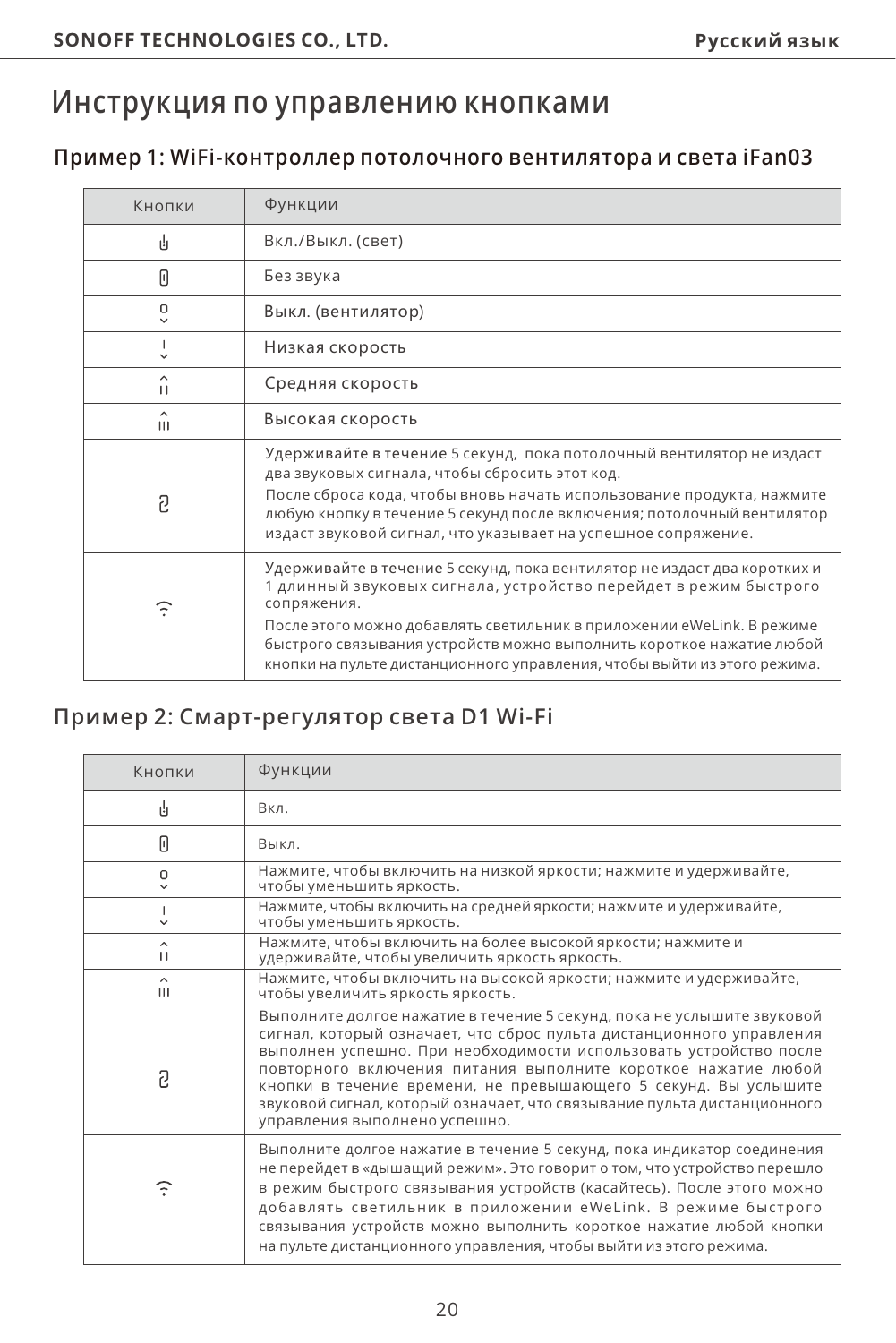# **Поддерживаемые устройства SONOFF**

- ●RFR2
- ●RFR3
- $ACHPPOR3$
- ●SlampherR2
- Смарт-регулятор света D1 Wi-Fi
- Смарт-переключатели Wi-Fi серии TX
- WiFi-контроллер потолочного вентилятора и света iFan03

Другие устройства, поддерживающие протокол обмена данными 433 МГц.

### **RM433-База**

#### **Способы установки 1:**

Установите базу на стену с помощью клейкой ленты 3M.



#### **Способы установки 2:**

Снимите две верхние крышки с обеих сторон базы для выполнения установки с использованием винтов.





База не входит в комплект поставки, необходимо приобрести ее отдельно.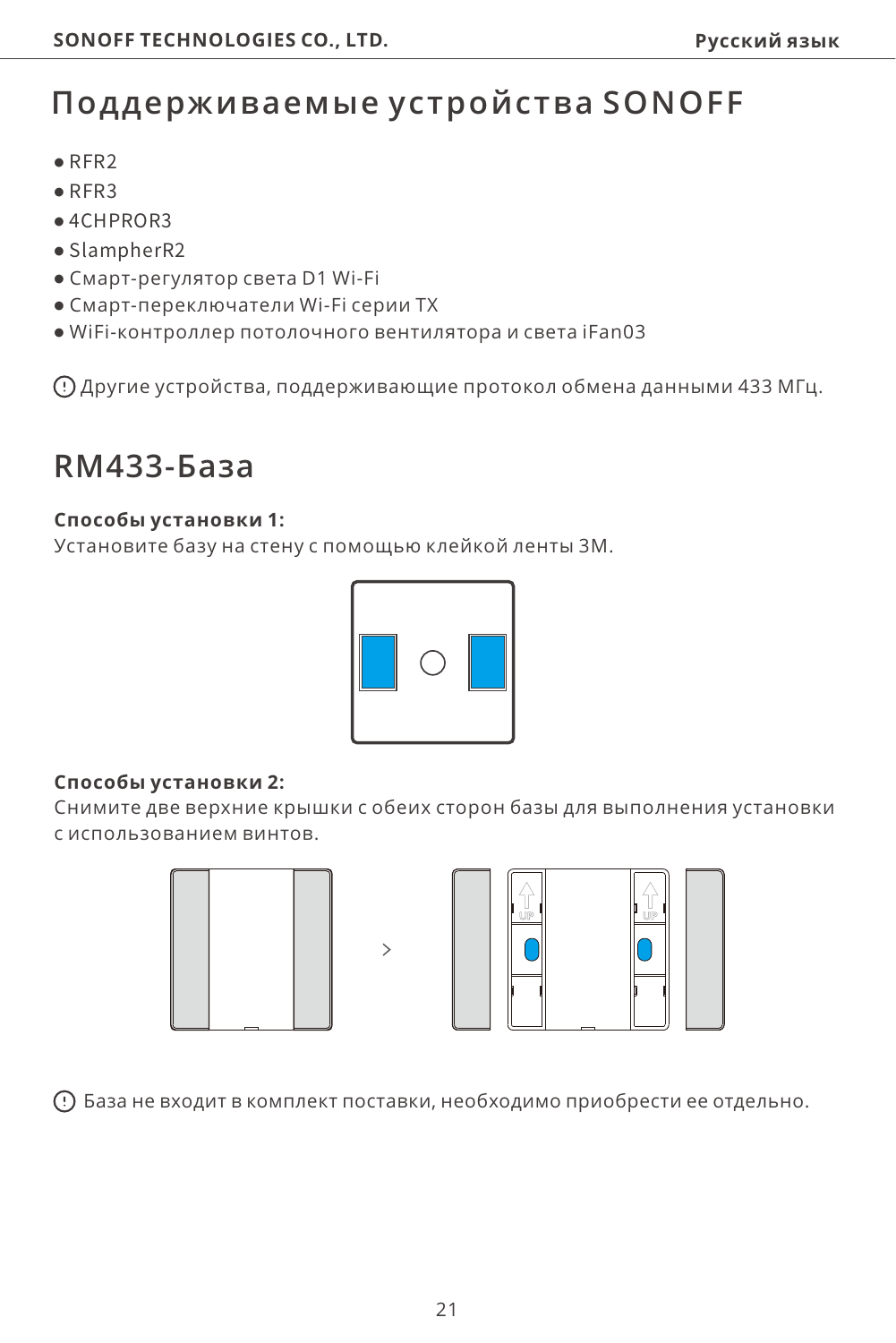### <span id="page-22-0"></span>**Руководство по эксплуатации**

Перед тем как начать работу с продуктом, нажмите и сдвиньте вниз заднюю крышку, чтобы снять ее, затем нажмите на аккумулятор и извлеките изоляционный материал.

 $\mathcal{P}$ 





### **Технические характеристики**

| Модель           | RM433                                     |
|------------------|-------------------------------------------|
| PЧ               | 433.92 MFu                                |
| Размер пульта    | 86 x 45 x 12.5 MM                         |
| Размер базы      | 86 х 86 х 15,8 мм (не входит в комплект)  |
| Источник питания | Съемный аккумулятор на 12 В (Модель: 27А) |
| Материал         | PC V <sub>0</sub>                         |

#### **Знакомство с изделием**

Модель RM433 совместима со всеми продуктами SONOFF с частотой 433 МГц и другими устройствами, поддерживающими протокол обмена данными 433 МГц.



При сопряжении с различными продуктами используются кнопки с различными функциями.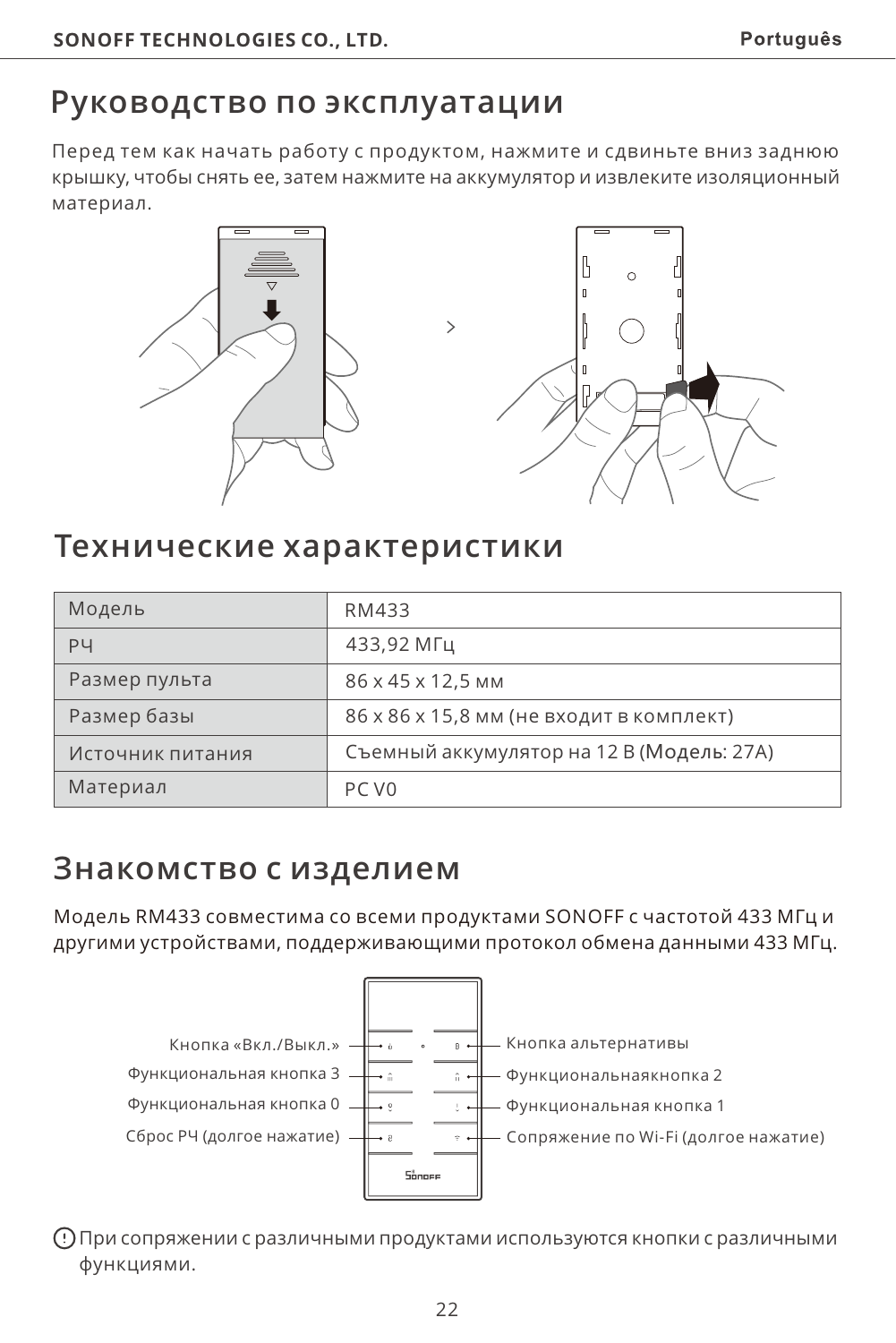# **FCC Warning**

Changes or modifications not expressly approved by the party responsible for compliance could avoid the user's authority to operate the equipment.

This device complies with part 15 of the FCC Rules. Operation is subject to the following two conditions: (1) This device may not cause harmful interference, and (2) this device must accept any interference received, including interference that may cause undesired operation.

#### **FCC Radiation Exposure Statement:**

This equipment complies with FCC radiation exposure limits set forth for an uncontrolled environment. This equipment should be installed and operated with minimum distance20cm between the radiator & your body. This transmitter must not be co-located or operating in conjunction with any other antenna or transmitter.

#### **Note:**

This equipment has been tested and found to comply with the limits for a Class B digital device, pursuant to part 15 of the FCC Rules. These limits are designed to provide reasonable protection against harmful interference in a residential installation. This equipment generates, uses and can radiate radio frequency energy and, if not installed and used in accordance with the instructions, may cause harmful interference to radio communications. However, there is no guarantee that interference will not occur in a particular installation. If this equipment does cause harmful interference to radio or television reception, which can be determined by turning the equipment off and on, the user is encouraged to try to correct the interference by one or more of the following measures:

- Reorient or relocate the receiving antenna.
- Increase the separation between the equipment and receiver.
- Connect the equipment into an outlet on a circuit different from that to which the receiver is connected.
- Consult the dealer or an experienced radio/TV technician for help.